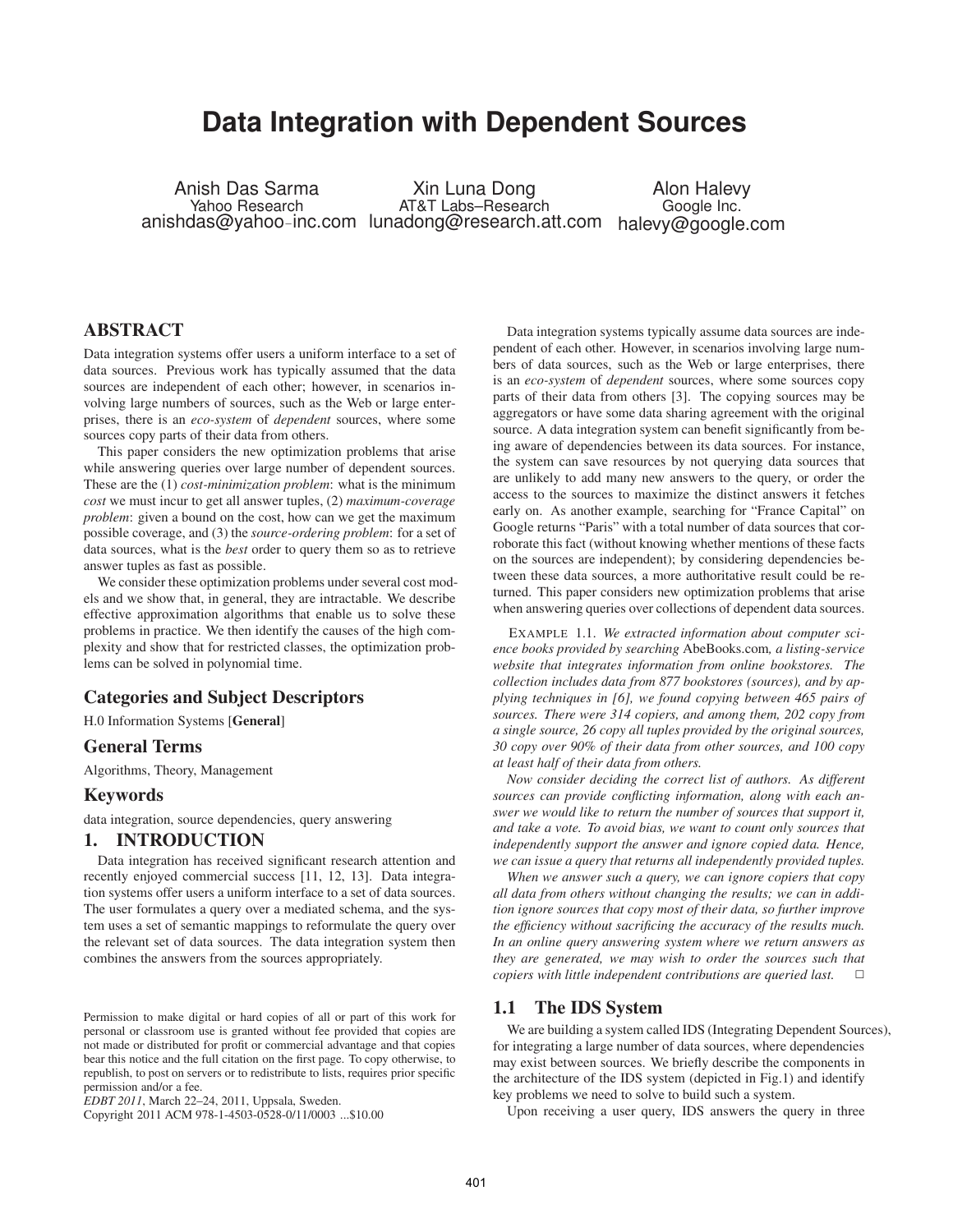

**Figure 1: Architecture for IDS (Integrating Dependent Sources).**

steps. First, the **Source Selection** component picks an *optimal* subset of sources to visit for returning all answers with the minimal cost, or the maximum number of answers with the given resource limit. This is because in an IDS system, it is often not necessary or feasible to visit all sources, as a subset of sources may have already covered all answers or we have only limited resources. Second, the **Source Ordering** component orders the sources (either all sources or the ones returned by source selection) in a way such that the system can obtain answers most quickly. This step can be skipped in offline query answering, but would be critical in an online query answering scheme where we return answers to the user as they arrive from the sources, suitable for many applications such as vertical search. Third, the **Query Answering** component visits the selected sources in the specified order, takes the union of the answers, and returns to the users.

Three components are required for the above process. First, the **Coverage Computation** component computes the fraction of answers a set of sources cover for a particular query. Second, the **Cost Computation** component computes the cost of querying a set of sources, taking into consideration the number of sources in the set, the size of each source, connection cost, latency, and so on. Finally, the **Configuration** component identifies dependencies between data sources and is also responsible for traditional data integration configuration tasks such as schema mapping.

This paper addresses the following fundamental challenges that are needed to build the services described above, and lays the theoretical foundation for building the IDS system.

- 1. *Coverage:* what is the fraction of the overall set of answers that can be computed by a subset of sources.
- 2. *Cost minimization:* what is the minimal set of sources from which we can retrieve all the answers to a query.
- 3. *Maximum coverage:* given a resource bound, what is the set of sources for obtaining the maximum set of answers.
- 4. *Source ordering:* what is the best ordering of the data sources that provides more answers quickly.

# **1.2 Summary of Contributions**

To address the above problems, we model dependency between sources with a directed acyclic graph whose nodes are the data sources. An edge from source  $S_1$  to  $S_2$  indicates that  $S_1$  copies from  $S_2$  ( $S_1$  may have additional data that is not in  $S_2$ ). We distinguish two versions of the underlying copy model: the first assumes that tuples are copied at random and applies when we have no information about how the sources are related; the second assumes more information such as a selection predicate over the copied source. We assume that dependencies are given as input. There are multiple ways for obtaining such information; for example, [6] shows how one can discover dependency between sources, decide the copying direction, and compute percentage of data that are copied, and

provenance annotation may contain information such as selection predicates in copying.

The goal of query answering in this context is to find all *independent* answers. Roughly, this means we do not want to get the same answer from  $S_1$  and  $S_2$  if  $S_1$  copied the data from  $S_2$ .

We begin by identifying the *coverage* problem as a core building block for the optimization problems. The coverage of a subset of sources  $T$  is the expected percentage of the overall set of independent answers that can be computed from  $T$ . We establish the following results about coverage. In the case of the random-copying scenario, we show that coverage is, in general,  $\#P$ -complete<sup>1</sup> in the total number of input data sources. We describe a randomized algorithm that yields an arbitrarily accurate estimate of the coverage in polynomial time, and we identify a subclass of the problem that gives an exact polynomial-time solution. In the scenario where we have more information on how tuples were copied, we show that the complexity of the coverage problem is lower.

We consider the *cost-minimization* and the *maximum-coverage* problem under multiple cost models, including the *linear cost model*, which counts the sizes of the accessed sources, and the *number-ofsources cost model*, which does not distinguish between the sources' sizes. We show that in general both problems are intractable under these cost models, and show that we can find an approximation in polynomial time. Moreover, we show that the number of data sources that a source can copy from and the ability to copy a fraction of the data are critical to the complexity of the above problems. In fact, if each data source can copy either all or no tuples and from at most one other data source, both problems are PTIME for the number-of-sources model. For the *source-ordering* problem we show an efficient 2-approximation of the optimal ordering.

Note that although our primary motivation for this work was data integration, the problems and techniques we study are also relevant for other applications, such as query answering over partiallyreplicated data [1, 19]. Partial replication among data sources can be captured using dependencies, and we are interested in finding sets of sources that provide required portion of the data.

For the rest of the paper, Section 2 formally defines the problem. Section 3 studies the coverage problem. Section 4 considers the cost-minimization and maximum-coverage problems. Section 5 discusses the source-ordering problem. Section 6 shows how our results extend to more complex queries. Proofs for all results are presented in Appendix A.

# **2. PROBLEM DEFINITION**

We begin by formally defining the dependency model and the optimization problems we consider. Consider a set of data sources  $S = \{S_1, \ldots, S_n\}$ . We refer to the contents of sources as tuples, each modeling an object (*e.g.*, books, movies, job listings) and providing values for a set of attributes. The names of the attributes can vary from one source to another; we assume that we have already reconciled heterogeneity with schema-matching techniques [22] and query answering starts with query reformulation.

**Dependency between sources:** Our goal is to capture the fact that, in addition to having original data of their own, data sources often copy data from others. In general, a copier may copy data by performing a query over another source and adding the result of that query to its database; in practice, however, one may not know the queries used to copy data and can only estimate the fraction of tuples that are copied. We use the following *dependency DAG* to record the copying relationships between sources.

<sup>&</sup>lt;sup>1</sup>#P-completeness corresponds to the complexity class of hard counting problems [23].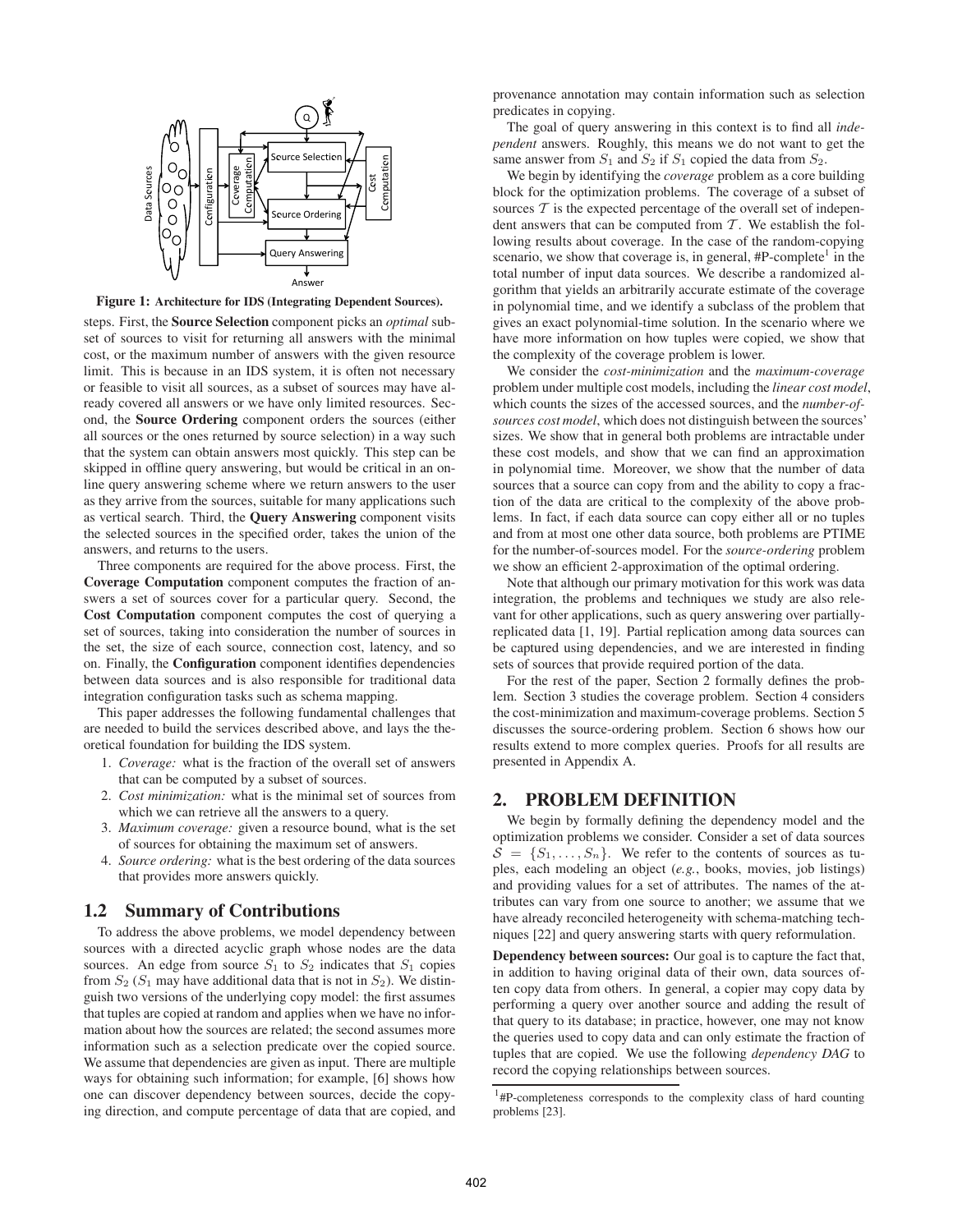DEFINITION 2.1 (DEPENDENCY DAG). *The dependencies between the set of data sources*  $S = \{S_1, \ldots, S_n\}$  *are given by a*  $DAG G(S) = (\mathbf{V}, \mathbf{E})$  *where* 

- *for every source*  $S_i \in S$ *, there is a node in* **V***, associated* with a number  $n(S_i)$  specifying the number of tuples independently added by  $S_i^2$ , and
- *a directed edge*  $S_i \rightarrow S_j$  *denotes that*  $S_i$  *copies tuples from* S<sub>j</sub>, and the edge is associated with an "annotation" describ*ing tuples copied by*  $S_i$  *from*  $S_j$ *.*  $\Box$

There are at least three kinds of annotations for copying edges and accordingly we have three types of dependency graphs: (1) *Fraction-copying DAG*: the annotation on  $S_i \rightarrow S_j$  is a fraction  $f_{i,j}$  (called *selectivity*) denoting the fraction of tuples copied by  $S_i$ from  $S_j$ ; (2) *Select-copying DAG*: the annotation on  $S_i \rightarrow S_j$  is a select condition composed of predicates of the form  $A$  op  $a$ , where A is an attribute in  $S_i$ , a is a constant, and op is one of  $=$ ,  $\lt$ ,  $\leq$ ,  $>$ ,  $\ge$ , and all tuples in  $S_i$  satisfying the select condition are copied into  $S_i$ ; (3) *Histogram-copying DAG*: the annotation on  $S_i \to S_j$  is a histogram specifying the copying fraction for each range of possible attribute values. Results in this paper can be easily extended for a hybrid case with different types of annotations in the dependency graph, and also for the case where a copier copies by individual values rather than by tuples. Note that we leave projection in copying for future work, as estimating the size of projection results is known to be hard because of the duplicate-elimination problem [5].

When the graph has an edge  $S_i \rightarrow S_j$ , we refer to  $S_i$  as *copier*. We say that  $S_i$  is a *full-copying* copier if it copies *all* data from the original sources whenever it copies anything, and we call the dependency graph a *full-copying DAG*. We say that  $S_i$  is a *singlesource* copier if it is a full-copying copier and copies from a single source. We assume no-loop copying (common in practice) and copying direction has been given as input (from provenance or by applying techniques in [6]), thus restrict ourselves to a DAG.

We assume that each tuple is annotated with the source from which it was copied, or marked as independently added. That is, *tuples* are of the form  $(t, S)$  where t is the tuple value, and S is the source that independently provided t. We assume sources are *sets* of tuples. Hence, even if  $(t, S)$  is obtained by copying from multiple sources, only one copy of the tuple is retained in the source.

The total number of tuples in a source  $S_i$ , denoted by  $|S_i|$ , can be estimated by its dependencies and independently added tuples; however, as we show shortly, this estimation is non-trivial.

EXAMPLE 2.2. *Fig.2(a) shows an example dependency graph for* 6 sources. Among the sources,  $S_1$  and  $S_2$  each independently *provides 100 tuples.* S<sup>3</sup> *and* S<sup>4</sup> *each copies* 0.5 *fraction of tuples from* S<sup>1</sup> *and also independently provides 50 tuples each. Sources*  $S_5$  *and*  $S_6$  *copy from multiple sources* ( $S_5$  *from*  $S_1$  *and*  $S_2$ *, and*  $S_6$ *from*  $S_2$ ,  $S_3$ , and  $S_4$ ) without independently providing data.  $\Box$ 

**Query answering:** For most of the paper we first present our solutions for one prototypical query: find all the tuples from the sources, denoted  $Q(S)$ . This prototypical query already unveils many challenges that arise in our context, and isolates the complexity of our problems from that of answering Q. In practice, the majority of queries tend to ask for all tuples that satisfy certain predicates. Section 6 describes an extension of our solutions for queries with select, project, join predicates.

We define the semantics of a query as the union of answers from all sources. Formally, given a source  $S_i$ , we denote by  $Q(S_i)$  the set of answers from  $S_i$  (either independently added or copied). We

define  $Q(S)$  as  $\cup_{S_i \in \mathcal{S}} Q(S_i)$ , where  $\cup$  is the set union of  $Q(S_i)$ . Recall that each tuple,  $(t, S)$ , is annotated by the source that independently provides it. Hence, if tuple  $t$  is independently provided by  $S_1$  and  $S_2$ , both  $(t, S_1)$  and  $(t, S_2)$  will be in the answer.

Our goal is to take advantage of the dependency between sources to compute  $Q(S)$  efficiently. Hence, we try to answer the query (or get a nearly complete answer) from a subset of sources. We denote by  $|Q(T)|$  the total number of answer tuples returned by a subset  $\mathcal{T} \subseteq \mathcal{S}$  of sources. When Q is the identity query, we use  $\langle \mathcal{T} \rangle$  and  $|Q(T)|$  interchangeably.

**Cost models:** Given a set  $T$  of data sources, we consider the following variations on the cost model and show that they have subtle effects on the complexity results. Our results can be easily extended to the case when we need to combine the models (*e.g.*, querying each source incurs a constant connection cost and a cost proportional to the size of the data).

- 1. **Linear Cost Model (LCM):** We denote by  $|S_i|$  the number of tuples in  $S_i$ . The cost of querying T is  $c(T)$  =  $\sum_{S_i \in \mathcal{T}} |S_i|$ . This model applies when data are already stored locally and thus performing the union can be done in nearlinear time in the size of the answers returned from each data source (and certainly in linear time in the number of I/Os) using either a hash table or an ordered index; it can also capture the bandwidth usage in case data are stored at each source.
- 2. **Number-of-Sources Cost Model (NSCM):** We denote by |T| the number of sources in T and  $c(T) = |T|$ . Such a model applies when the system is being charged for every query over any of the sources.
- 3. **Arbitrary Source Cost Model (ASCM):** We assume each source  $S_i$  is associated with an arbitrary cost  $c_i$  incurred in querying it. Hence,  $c(\mathcal{T}) = \sum_{S_i \in \mathcal{T}} c_i$ . This model applies when the system is charged on different sources differently.

**Coverage:** Given a subset of sources  $T$ , we would like to define the *coverage* of  $T$  w.r.t.  $S$  as the expected value of the fraction of answers to  $Q(S)$  that we can obtain from T.

DEFINITION 2.3 (COVERAGE PROBLEM). *Given a set* S *of data sources, a dependency graph*  $G(S)$ *, and a subset*  $T \subseteq S$  *of sources, compute the expected value of*  $\frac{|Q(T)|}{|Q(S)|}$ **.** △ □

In certain cases, such as when we know only copying fractions (so we have a fraction-copying DAG),  $\frac{|Q(T)|}{|Q(S)|}$  cannot be uniquely determined by  $G(S)$ , and hence we are interested in obtaining the expected value of  $\frac{|Q(T)|}{|Q(S)|}$ . The coverage problem will play an important role in the other problems we consider in the paper.

**Optimization problems:** We now formally define our optimization problems, given a cost model c.

The *cost-minimization problem* is to find a minimal set of sources that still yields all the answers to the query:

DEFINITION 2.4 (COST MINIMIZATION PROBLEM (CMP)). *Given a query* Q*, a set* S *of data sources, and a dependency graph*  $G(S)$ *, find a subset*  $T \subseteq S$  *such that* 

1. 
$$
Q(T) = Q(S)
$$
;  
2. for any  $T' \subseteq S$ , if  $Q(T') = Q(S)$ , then  $c(T') \ge c(T)$ .  $\square$ 

The *maximum-coverage problem* is to find the best answer (measured in number of tuples) that can be obtained with a fixed cost limit.

DEFINITION 2.5 (MAXIMUM COVERAGE PROBLEM (MCP)). *Given a query* Q*, a set* S *of data sources, a dependency graph*  $G(S)$ *, and allowed cost*  $C_{max}$ *, find a subset*  $T \subseteq S$  *such that* 

<sup>&</sup>lt;sup>2</sup>Changed values are also considered as independently provided.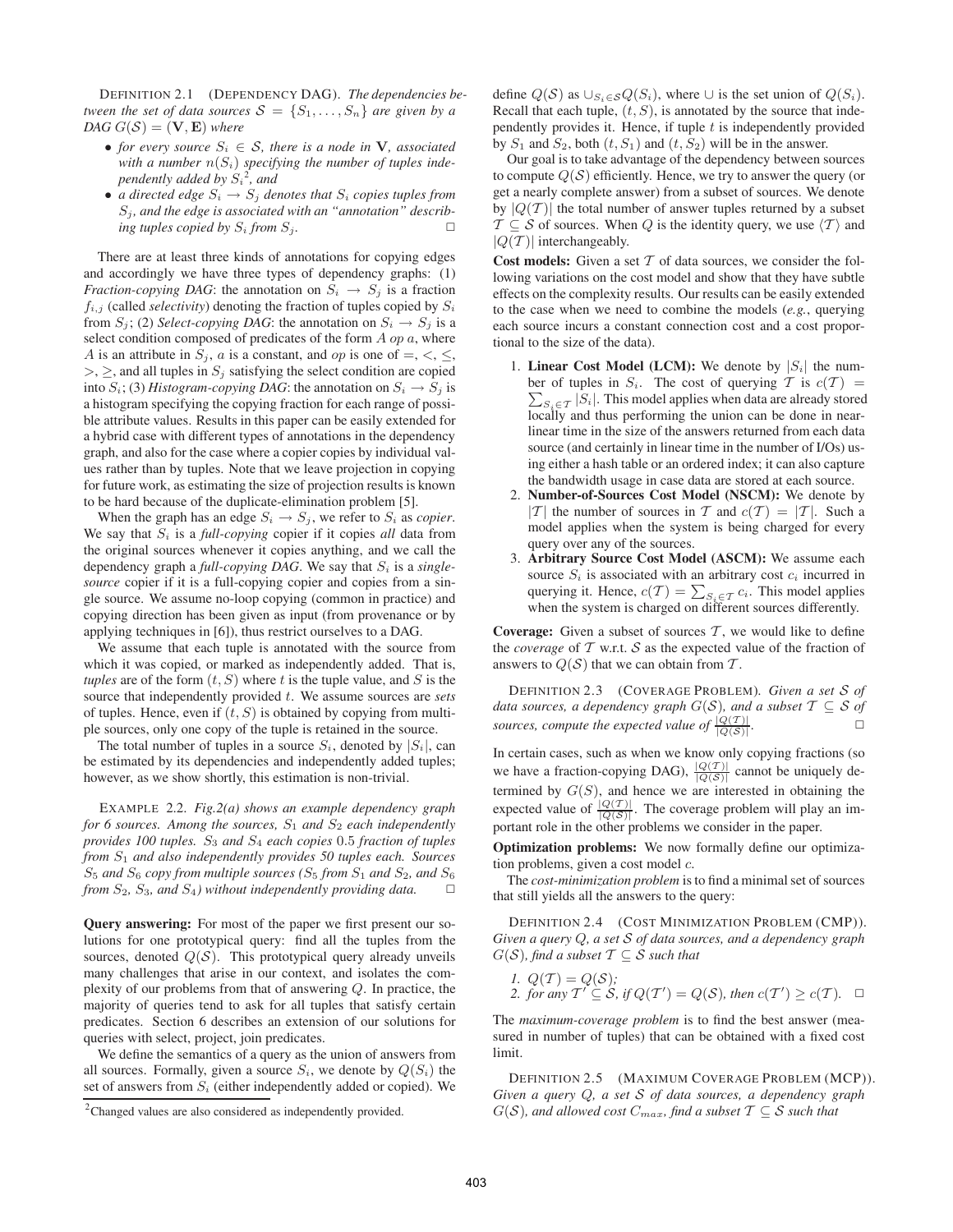

**Figure 2: (a) An example dependency graph. Each node is marked with the source it represents and the number of independent tuples added by that source; each edge is marked with the fraction of data being copied. (b) An example of Limited Coverage Problem. (c) Input dependency graph in Example 3.8: each edge is associated with a fraction of 1 and so we omit the fractions; the marked nodes are those considered in computing coverage of** {S4, S6}**. (d) An example dependency graph with selection predicates on each node. The graphs on the right show two graphs constructed by restricting to specific combinations of attribute values.**

1. 
$$
c(T) \leq C_{max}
$$
;  
2. for any  $T' \subseteq S$ , if  $c(T') \leq C_{max}$ , then  $|Q(T')| \leq |Q(T)|$ .  $\Box$ 

The *source-ordering problem* tries to find the optimal order of sources in which to execute the query, so we return query answers as quickly as possible. Intuitively, if we plot the curve of the number of tuples returned as we query more sources, we want to maximize the area under the curve. Formally, let  $\Pi$  be a permutation of the l data sources, where  $\Pi(j)$  denotes the jth source in the permutation Π. We define the area below a curve that represents answering the query with respect to permutation  $\Pi$  as

$$
A_Q(\Pi) = \sum_{i=1}^l c(\{S_{\Pi(i)}\}) \cdot |Q(\cup_{j=1}^i \{S_{\Pi(j)}\})|.
$$

The source ordering problem can be defined as follows.

DEFINITION 2.6 (SOURCE ORDERING PROBLEM (SOP)). *Given a query Q, a set of sources*  $S = \{S_1, \ldots, S_l\}$ *, a dependency graph*  $G(S)$ *, find a permutation*  $\Pi_{opt}$  *of*  $\{1, \ldots, l\}$  *such that for any other permutation*  $\Pi$ *, we have*  $A_Q(\Pi_{opt}) \geq A_Q(\Pi)$ *.*  $\Box$ 

EXAMPLE 2.7. *Consider the dependency graph in Fig.2(a). For the cost minimization problem, an optimal solution is*  $\{S_3, S_4, S_5\}$ *w.r.t. the linear cost model (with cost 100 + 100 + 200=400). But this solution is not optimal w.r.t. the number-of-sources cost model, where the optimal solution is* {S5, S6} *instead.*

*Now assume we can query at most one source (the numberof-sources model) for the maximum coverage problem. Querying* {S6} *is the optimal solution, returning 255 tuples in expectation. Finally, w.r.t. the number-of-sources model the optimal permutation of sources is*  $S_6 \rightarrow S_5$  *and then the rest of the sources (which do not add new tuples).* 

# **3. THE COVERAGE PROBLEM**

We begin by considering the coverage problem, which is fundamental to all of the other three problems. In Section 3.1, we consider the case when all we know is the fraction of tuples being copied between sources. In Section 3.2 we study the case when we know more about the specific set of tuples being copied, specified by a selection query or a histogram. Table 1 summarizes the results we establish in this section.

#### **3.1 Copying a fraction of tuples**

In practice we often do not have a-priori knowledge of which tuples are more likely to be copied by which sources. In such cases we cannot compute a precise coverage, since two copiers  $S_1$  and

 $S_2$  may copy a fraction of the data of a source  $S_3$ , and we do not know the overlap between the data they copied. Hence, we *estimate* the coverage assuming each tuple is equally likely to be copied.

We establish three main results. First, we show that in general, the coverage problem is #P-complete in the number of sources (Section 3.1.1). Second, we show that a PTIME randomized algorithm yields arbitrarily good approximations of the coverage (Section 3.1.2). Finally, we show that the hardness of the problem comes from allowing a copier to copy only a fraction of the data from the original source (Section 3.1.3).

#### *3.1.1 The limited coverage problem*

Our results rely on identifying a limited version of the coverage problem and relating it to the computation of the probability of a boolean formula. In the limited-coverage problem we have a single *original source* that independently provides data, a set of sources that copy from the original source directly or transitively, and a single *sink* source that is not copied by any other source (see Fig.2(b) for an example).

DEFINITION 3.1 (LIMITED COVERAGE PROBLEM). *The limited coverage problem considers a set of data sources* S *with dependency graph*  $G(S) = (\mathbf{V}, \mathbf{E})$  *that satisfies the following properties:* 

- *there exists just one source*  $S_0 \in S$  *whose node*  $v_0 \in V$  *has no outgoing edges,*
- *there exists just one source*  $S_f \in S$  *whose node*  $v_f \in V$  *has no incoming edges, and*
- *only*  $S_0$  *independently adds tuples.*

*The limited coverage problem is to compute*  $\frac{|S_f|}{|S_0|}$  assuming equal *probability of a tuple being copied, where* |S| *is the number of tu* $p$ *les in* S.  $\Box$ 

We reduce the limited coverage problem to the problem of finding the probability of a boolean formula  $\mathcal F$  in DNF form constructed as follows:

- There is a boolean variable in  $\mathcal F$  for every edge in  $G$ . Each variable is independent of the others. For the variable corresponding to  $e_{ij} = (v_i, v_j) \in \mathbf{E}$ , its probability of being *true* is  $f_{i,j}$ , where  $f_{i,j}$  is the fraction associated with the edge.
- For each distinct path from  $S_f$  to  $S_0$  in G (there must exist such a path) consisting a sequence of edges  $\{e_1, \ldots, e_k\}$ , we add a conjunct  $(e_1 \wedge \ldots \wedge e_k)$  to  $\mathcal{F}$ .

For Fig. 2(b), the coverage problem can be reduced to computing probability of the following DNF

$$
(e_1 \wedge e_4 \wedge e_7) \vee (e_2 \wedge e_5 \wedge e_7) \vee (e_3 \wedge e_6 \wedge e_8)
$$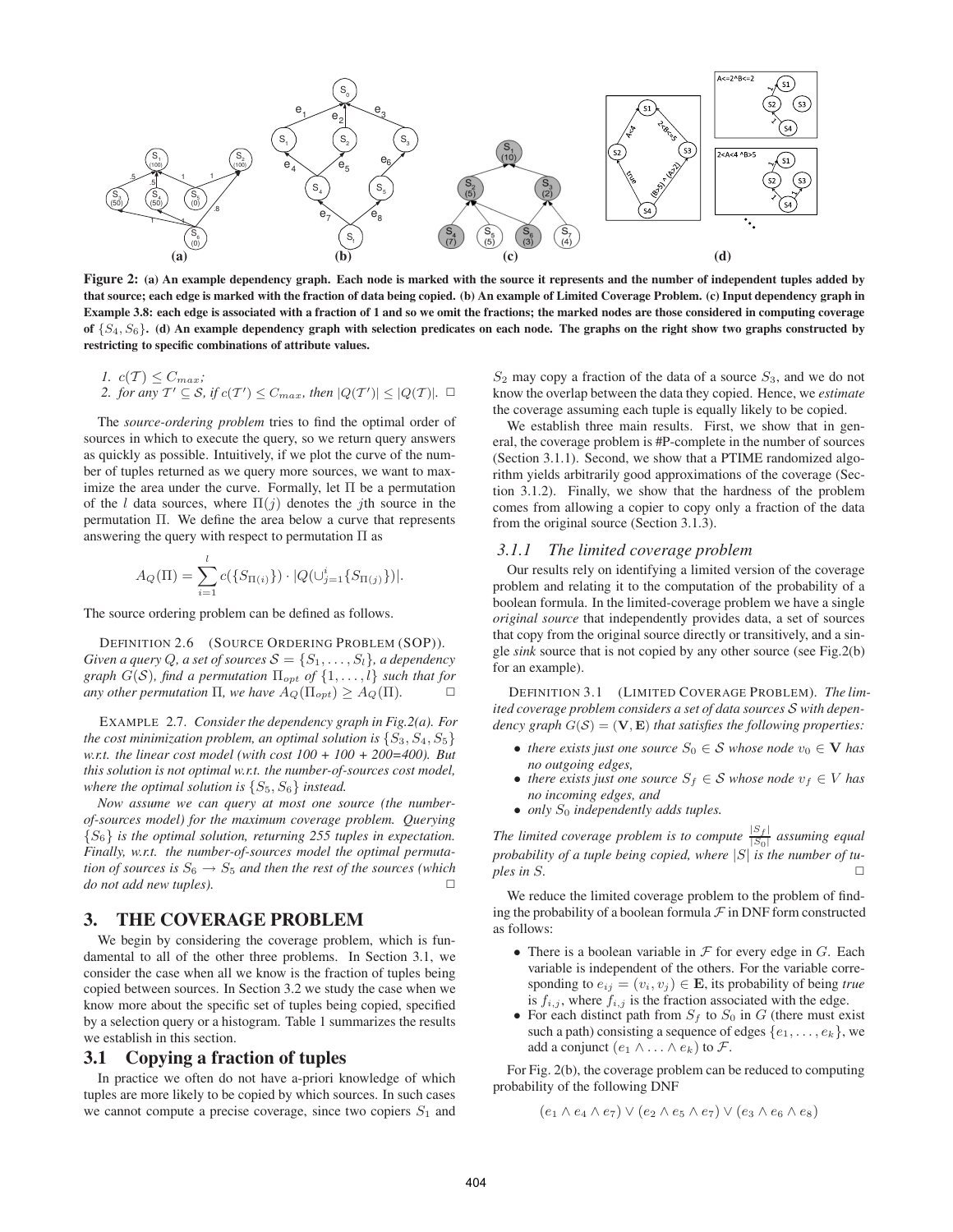**Table 1: Summary of results for the coverage problem for various copy models. Let** N **be the number of nodes in the input dependency graph,** E **be the number of edges,** k **be the number of attributes on which selection predicates or histograms are present,** b **be the maximum number of constants in predicates for each attribute on each edge when selection predicates are present and the maximum number of buckets for each attribute on each** edge when histograms are present, and  $L=\frac{\log\frac{1}{\delta}}{\epsilon^2}$ . For some copying models we consider two cases: attributes are independent or correlated.

|                              | <b>Fraction-copying</b> | <b>Full-copying</b> | Select-copying               | Histogram-copying          |
|------------------------------|-------------------------|---------------------|------------------------------|----------------------------|
| <b>Exact Solution</b>        | $#P$ -complete          | $O(N+E)$            | Attr. Dep: $O((2bE)^k(N+E))$ | $\#P$ -complete            |
|                              |                         |                     | Attr. Indep: $O(bkE(N + E))$ |                            |
| $(\epsilon, \delta)$ -approx | O(LNE)                  | N/A                 | N/A                          | Attr. Dep: $O((bE)^k LNE)$ |
|                              |                         |                     |                              | Attr. Indep: $O(bkLNE^2)$  |

The probability of a boolean formula is defined as the sum of the probabilities of all its satisfying assignments. The following lemma provides the key result that we will use next by relating the coverage problem and the probability of  $\mathcal{F}$ .

LEMMA 3.2. *The probability of* F *constructed as described is equal to*  $\frac{|S_f|}{|S_0|}$ .

The lemma below shows that even the limited-coverage problem is #P-hard. It is proved by a reduction from the #P-complete problem of counting the number of satisfying assignments in a bipartite monotone 2-DNF formula [21].

LEMMA 3.3. The limited coverage problem is 
$$
\#P
$$
-hard.  $\Box$ 

Finally, we establish the #P-completeness of the general version of the coverage problem.

THEOREM 3.4. *Given a set* S *of data sources, a dependency graph*  $G(S)$ *, and a subset*  $T \subseteq S$ *, the associated coverage problem is #P-complete in the number of sources in*  $S$ .  $\Box$ 

#### *3.1.2 Approximating coverage*

We now show that we can approximate the coverage problem with a monte-carlo based algorithm. We will establish this claim in two steps. First, we show that we can give an arbitrarily accurate estimate for the limited coverage problem. We then show that we can solve the general coverage problem by solving a linear number of limited coverage problems.

To show the first part, we note that although the formula  $\mathcal F$  constructed in Section 3.1.1 could be of size exponential in  $|S|$ , we can apply the following randomized algorithm to compute the probability of  $\mathcal F$  in time polynomial in  $|\mathcal S|$ .

|    | 0: <b>Input</b> : Dependency graph $G$ for the limited coverage problem. |
|----|--------------------------------------------------------------------------|
|    | <b>Output:</b> Estimation of $\frac{ S_f }{ S_0 }$ .                     |
|    | 1: Topologically sort the nodes in $G: S_0$ first and $S_f$ last;        |
|    | 2: Set $C_L = 0$ . Repeat L times:                                       |
| 3: | For each edge $e_{i,j}$ , include it with probability $f_{i,j}$          |
|    | (and omit it with probability $(1 - \bar{f}_{i,j})$ );                   |
| 4: | Decide in the topological order for each source if it is                 |
|    | connected to $S_0$ ;                                                     |
| 5: | if $(S_f$ is connected to $S_0$ ) $C_L$ ++.                              |
|    | 6: return $\frac{C_L}{L}$ .                                              |

**Algorithm 1:** LIMITEDCOVERAGE Randomized algorithm for the limited coverage problem.

Algorithm LIMITEDCOVERAGE (Algorithm 1) proceeds as follows. In every iteration, we adjust edges of the dependency graph. For each original edge with fraction  $f_{i,j}$ , we include the edge with probability  $f_{i,j}$  and remove it otherwise. We count 1 if there exists a path from  $S_f$  to  $S_0$ , which can be decided in polynomial time.

This procedure is repeated  $L$  times and the following theorem shows that we can get an estimation that is arbitrarily close to the correct coverage in polynomial number of iterations. Specifically, for a given allowed error  $\epsilon > 0$ , we can ensure that the probability of the error exceeding  $\epsilon$  is at most  $\delta$ , when the number of iterations is more than  $\frac{\log(\frac{1}{\delta})}{\epsilon^2}$ . In other words, we can arbitrarily reduce the probability of exceeding a given error bound in polynomial number of iterations. Since each iteration is polynomial in the number of edges  $E = |\mathbf{E}|$  of the graph, the total complexity is  $O(\frac{E \log(\frac{1}{\delta})}{\epsilon^2})$ .

THEOREM 3.5. If  $L > \frac{\log(\frac{1}{\delta})}{\epsilon^2}$  and the randomized algorithm *satisfies*  $\mathcal F$  *in*  $C_L$  *of the* L *iterations, then*  $Pr(|Pr(\mathcal F) - \frac{C_L}{L}| \ge$  $\epsilon$ )  $\leq \delta$ , where  $\Pr(\mathcal{F})$  *is the true probability of*  $\mathcal{F}$ *.* 

Next, we show how to solve the general coverage problem using the limited coverage problem. Consider the set  $S$  of sources and a subset  $\mathcal{T} \subseteq \mathcal{S}$ , and our goal is to estimate  $\frac{\langle \mathcal{T} \rangle}{\langle \mathcal{S} \rangle}$ . Algorithm COVERAGE first computes the coverage of  $T$  on tuples independently added by each source. Since the contribution of tuples to T by every source in  $S$  is independent of other sources in  $S$ , these contributions are added to obtain the total coverage.



**Algorithm 2:** COVERAGE Randomized algorithm for the coverage problem.

THEOREM 3.6. *Let* N *be the number of sources in* S*,* E *the number of edges in the fraction-copying DAG*  $G(S)$ *, and*  $L =$  $\frac{\log(\frac{1}{\delta})}{\epsilon^2}$ . Algorithm COVERAGE (Algorithm 2) gives an arbitrarily *accurate estimate for the coverage problem in time*  $O(LNE)$ .  $\Box$ 

#### *3.1.3 A PTIME subclass*

Finally, we show that the high complexity of the coverage problem is due to the fact that each copier can copy only a fraction of data from an original source. Algorithm FULLCOPYINGCOVER-AGE (illustrated in Ex. 3.8, and described in Algorithm 3) computes the exact coverage of a set of sources when they are all full-copiers: if they copy any data from a source, then they copy all of it.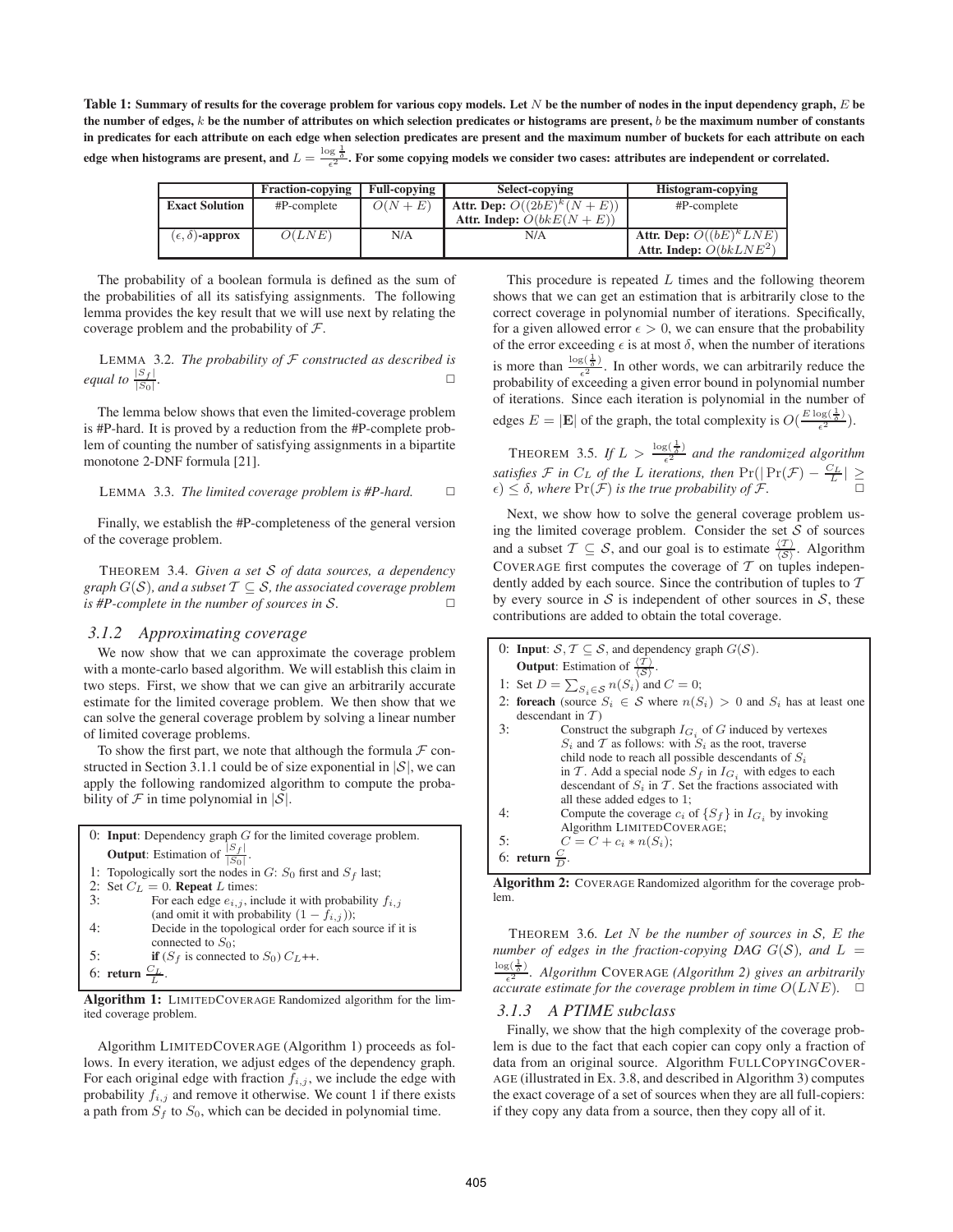0: **Input**:  $S, T \subseteq S$ , and dependency graph  $G(S)$ . **Output**:  $\frac{\langle \mathcal{T} \rangle}{\langle \mathcal{S} \rangle}$ . 1:  $n_s = 0; n_t = 0;$ 2: **for each**  $(S \in S)$   $n_s \neq n(S)$ ;  $\ln(S)$  is #(independent tuples) in S. 3: **for each** ( $T \in \mathcal{T}$ ) 4:  $Q = \{T\}$ ; // the queue to traverse<br>5: while  $(Q \neq \emptyset)$ while  $(Q \neq \emptyset)$ 6:  $N = pop(Q);$ <br>7:  $\text{if } (N \text{ is not vis})$  $\mathbf{if}$  (N is not visited yet) 8:  $n_t + n(N);$ <br>9: Mark N as v 9: Mark  $\overline{N}$  as visited;<br>10: Push  $N$ 's parents i Push  $N$ 's parents into  $Q$ ; 11: **return**  $n_t/n_s$ ;

**Algorithm 3:** Algorithm FULLCOPYINGCOVERAGE.

THEOREM 3.7. *Let* N *be the number of sources in* S*,* E *be the number of edges in the input full-copying DAG* G(S)*. Algorithm* FULLCOPYINGCOVERAGE *solves the coverage problem in time*  $O(N + E)$ .

EXAMPLE 3.8. *Consider the dependency graph shown in Fig.2(c). To compute the coverage of* {S4, S6}*, Algorithm* FULLCOPYING-COVERAGE *traverses them and their ancestors in the order of* S4*,* S2*,* S1*,* S6*,* S3*. The number of independently added tuples by these nodes is 27. The total number of independent tuples of all sources is 36. So the coverage is*  $27/36 = .75$ .

# **3.2 Select copying**

In this section we consider cases in which we have more information. We start with the case where we know the exact selection predicates applied in copying. We then extend our results for a hybrid case, where we have histograms describing the fraction of tuples copied for each bucket.

### *3.2.1 Conjunctive predicates*

When we know the predicates used for copying, we have a selectcopying DAG as the input. To solve the coverage problem, we transform the select-copying DAG to a set of *full-copying DAGs*, apply the PTIME algorithm FULLCOPYINGCOVERAGE on each result DAG and then aggregate the results. In the transformation, for each attribute we define a set of disjoint value ranges and each result DAG corresponds to a combination of value ranges for different attributes. We specify the SELECTCOPYINGCOVERAGE algorithm rigorously as follows.

- 1. Suppose we have predicates on k attributes  $A_1, \ldots, A_k$ . For each attribute  $A_i, i \in [1, k]$ , do the following. (1) Collect and order all constants that appear in the predicates  $A_i$  op a on some edge; the results is  $\{a_1, \ldots, a_{l_i}\}\$ , where  $l_i$  is the number of distinct constants for  $A_i$  and  $\forall j \in [1, l_i), a_j <$  $a_{i+1}$ . (2) Consider all  $2l_i + 1$  possible value ranges:  $A_i <$  $a_1, A_i = a_1, a_1 < A_i < a_2, A_i = a_2, \ldots, A_i > a_{l_i}.$
- 2. Create  $P = \prod_{i=1}^{k} (2l_i + 1)$  full-copying dependency graphs,  $G_1, \ldots, G_P$ , each corresponding to a combination of value ranges for the k attributes, denoted by  $R(G_i), i \in [1, P]$ . Do the following for each  $G_i$ . (1) For each edge e, if  $R(G_i)$ satisfies the predicate for  $e$  in  $G$ , associate a fraction of 1; otherwise, remove e. (2) For each source S, update  $n(S_i)$ as the number of independently added tuples in  $R(G_i)$  (we assume such  $n(S_i)$ 's are given as input).
- 3. Solve the coverage problem for each  $G_i$ ,  $i \in [1, P]$ , using Algorithm FULLCOPYINGCOVERAGE. Sum up the results as the coverage for G.

EXAMPLE 3.9. *Fig.2(d) shows an example dependency graph with selection predicates on two attributes* A *and* B*. Attribute* A *has two end points,* 2 *and* 4*, so has 5 possible ranges,* A < 2*,*  $A = 2, 2 < A < 4, A = 4, and A > 4$ . Similarly, there are *5* possible ranges for B:  $B < 2$ ,  $B = 2$ ,  $2 < B < 5$ ,  $B = 5$ , *and* B > 5*. Hence, there are a total of 25 combinations, giving 25 full-copying DAGs. Fig.2(d) shows two of them; in the full-copying DAGs, we have combined multiple ranges (such as* B < 2 *and*  $B = 2$  *into*  $B \leq 2$ *).* 

The next theorem establishes complexity for the coverage problem over SELECTCOPY dependency graphs.

THEOREM 3.10. *Let* N *be the number of sources in* S*,* E *be the number of edges in the select-copying DAG* G(S)*,* k *be the number of distinct attributes on which predicates are specified in* G(S)*, and* b *be the maximum number of constants in predicates for each attribute on each edge. Algorithm* SELECTCOPYINGCOVERAGE *solves the coverage problem in time*  $O((2bE)^k(N+E))$ .  $\Box$ 

If we know that the attributes are independent of each other, then the complexity is significantly reduced, and we can show the following result.

COROLLARY 3.11. *Let* N *be the number of sources in* S*,* E *be the number of edges in the select-copying DAG*  $G(S)$ *, and* k *be the number of distinct attributes on which predicates are specified in* G(S)*. When for each source the attributes are independent in value distribution, the coverage problem can be solved in time*  $O(bkE(N+E)).$ 

#### *3.2.2 Histograms*

In a histogram-copying DAG, each edge is annotated with a histogram that specifies the copy fraction for ranges of possible attribute values, and we assume uniform copying within each bucket. Note that when the attributes are correlated, we need  $k$ -dimensional histograms. We can proceed as in Algorithm SELECTCOPYING-COVERAGE, except that each dependency graph we construct is a fraction-copying DAG and computing its coverage is #P-hard.

THEOREM 3.12. *Let* N *be the number of sources in* S*,* E *be the number of edges in the histogram-copying DAG* G(S)*,* k *be the number of distinct attributes on which histograms are specified in* G(S)*, and* b *be the maximum number of buckets for each attribute on each edge.*

- *The coverage problem is #P-complete.*
- *We can get an ∈*-*approximation with confidence*  $(1-\delta)$  *(in the* sense of Theorem 3.5) in the coverage in time  $O((bE)^k LNE)$ in general, and in  $O(bkLNE^2)$  when the attributes are in*dependent, where*  $L = \frac{\log(\frac{1}{\delta})}{\epsilon^2}$ .

# **4. MCP AND CMP**

We now consider the closely-related maximum-coverage and costminimization problems. We begin by showing that in general both problems are intractable w.r.t. each of the cost models we defined previously (Section 4.1). In Section 4.2 we show that we can approximately solve both problems using a greedy algorithm. Finally, in Section 4.3 we identify copy patterns that are common in practice, under which we can exactly solve the problems with respect to certain cost models in polynomial time. The results of this section are summarized in Table  $2<sup>3</sup>$ . Note that the results apply to all copying models (fraction-copying, select-copying, histogramscopying).

<sup>&</sup>lt;sup>3</sup>Precisely, all the hardness results in this section refer to the decision versions of the optimization problems; i.e., deciding if there exists a solution achieving a given value of the objective function.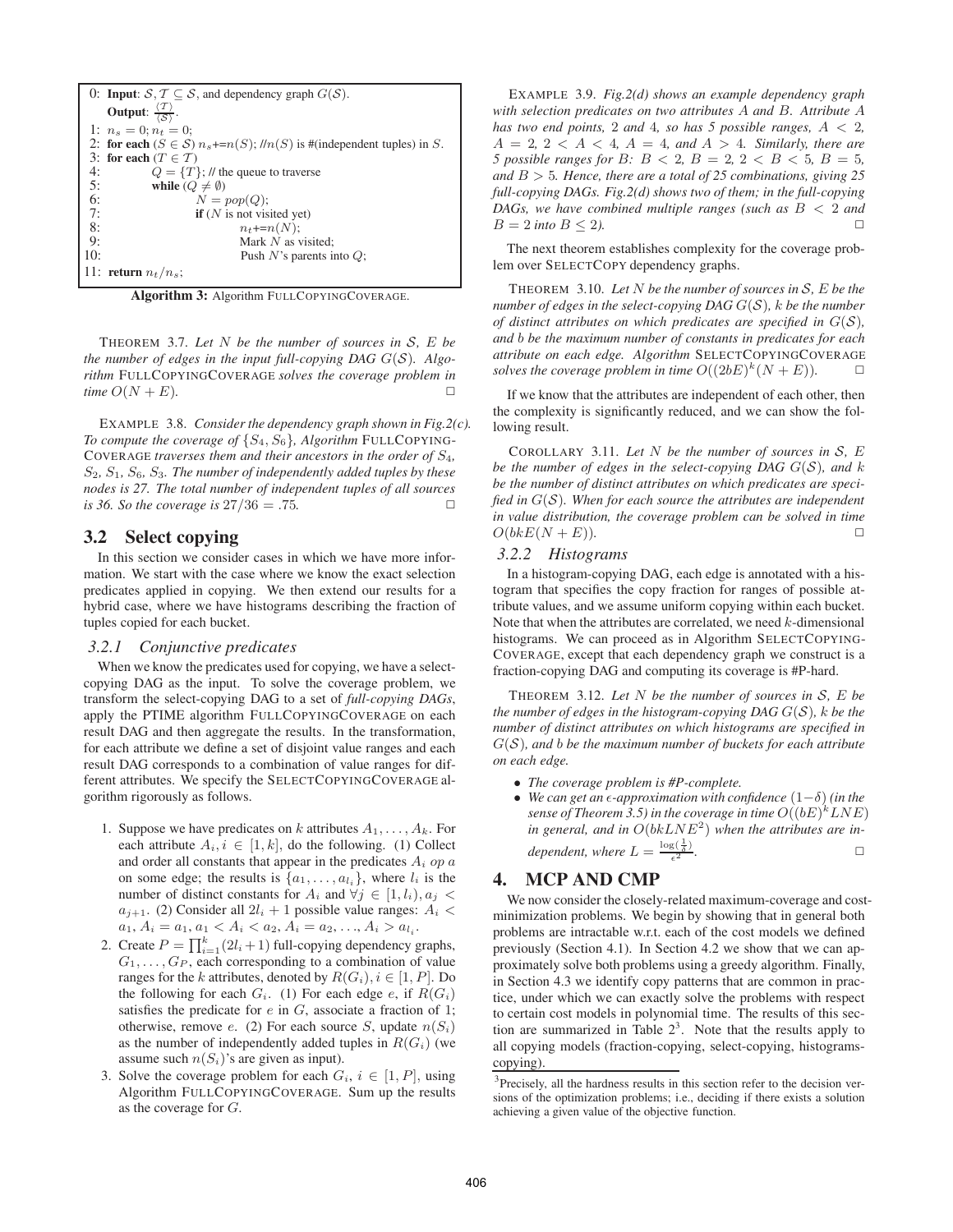**Table 2: Summary of complexity of (1) cost-minimization problem, (2) maximum-coverage problem, and (3) source-ordering problem. The results apply to all cost models, unless otherwise specified. The approximation takes polynomial time.**

|                              | <b>Cost Minimization</b>           | <b>Maximum Coverage</b>                                     | <b>Source Ordering</b>   |        |                               |
|------------------------------|------------------------------------|-------------------------------------------------------------|--------------------------|--------|-------------------------------|
| Non-full-copying             | NP-complete, MaxSNP-hard           | PP-hard                                                     | PP-hard                  |        | For NSCM cost model           |
| <b>Full-copying</b>          | NP-complete, MaxSNP-hard           | NP-complete                                                 | in NP                    |        | For LCM or ASCM cost model    |
| <b>Single-Source Copying</b> | PTIME                              | PTIME <sup><i>a</i></sup> , NP-complete <sup><i>b</i></sup> | PTIME                    | $\sim$ | With PTIME coverage algorithm |
| Approximation                | $\log \alpha$ -approx <sup>c</sup> | $\alpha$ -approx <sup>c</sup>                               | $2$ -approx <sup>c</sup> |        |                               |

# **4.1 Complexity**

As we show in Section 3, computing the coverage of a subset of sources is #P-complete. Interestingly, although the maximum coverage problem, which requires computing coverage of a set of sources, is PP-hard<sup>4</sup>, the cost minimization problem has a lower complexity bound and is NP-complete.

We first consider the restricted case where all copiers are fullcopying copiers. Section 3 shows that for this case finding the coverage of a set of sources takes only polynomial time. However, we next show that even for this case, both the cost minimization problem and the maximum coverage problem are already NP-complete.

#### THEOREM 4.1. *The following hold:*

- *The maximum-coverage problem is NP-complete w.r.t. the LCM, NSCM and ASCM cost models when all copiers are full-copying copiers.*
- *The cost-minimization problem is NP-complete w.r.t. the LCM, NSCM and ASCM cost models when all copiers are fullcopying copiers.* ✷

For the complexity of the maximum-coverage problem, the proof uses a reduction from the Knapsack problem for the LCM and ASCM cost models, and a reduction from the Set Cover problem for NSCM. For the cost-minimization problem, we use a different reduction from the Set Cover Problem (the reduction for LCM is slightly different from that for the other two cost models).

For the unrestricted versions of the problems we have the following results. Note that we have different complexity results for the two problems in the general case: cost minimization requires *all* answers to be returned, so we can ignore edges with a fraction less than 1, but the maximum-coverage problem does not have the same property and requires estimating source coverage.

THEOREM 4.2. *The following hold:*

- *The cost-minimization problem is NP-complete w.r.t. the LCM, NSCM and ASCM cost models.*
- *The maximum-coverage problem is PP-hard w.r.t. the LCM, NSCM and ASCM cost models.*

# **4.2 Approximation**

We now show that we can approximate the maximum-coverage and cost-minimization problems using a greedy algorithm that runs in polynomial time. In the following sections we shall see that under certain restricted conditions, our greedy algorithm can actually obtain optimal answers.

We start with the cost-minimization problem. Recall from Section 3.1.2 that we can approximate the coverage in polynomial time; thus, we can efficiently estimate the number of additional tuples we obtain by querying a new source. Algorithm GREEDYAP-PROX (Algorithm 4) proceeds by including sources in a greedy fashion: it iteratively picks the source that adds the maximum number of new tuples per unit cost, until no more source can add new

| 0: <b>Input:</b> Sources S, dependency graph $G(S)$ , cost function c.<br><b>Output:</b> Set $\overline{S} \subset \mathcal{S}$ as the result. |
|------------------------------------------------------------------------------------------------------------------------------------------------|
| 1: $\bar{S} = \emptyset$ , $\bar{A} = \emptyset$ ; // $\bar{A}$ is the set of answers.                                                         |
| 2: while $(\exists S \in \mathcal{S} - \overline{S}$ such that $T(S) \not\subseteq \overline{A}$ // $T(S)$ is the set of tuples                |
| in $S$ .                                                                                                                                       |
| Let $S_0 \in \mathcal{S} - \overline{S}$ be the source with maximum $\frac{ S_0 - \overline{A} }{c(S_0)}$ ;<br>3:                              |
| 4:<br>$\bar{S} = \bar{S} \cup \{S_0\}; \bar{A} = \bar{A} \cup T(S_0);$                                                                         |
| 5: return $\bar{S}$ ;                                                                                                                          |

**Algorithm 4:** GREEDYAPPROX: Greedy approximate algorithm for the cost-minimization problem. For the maximum-coverage problem, we only need to replace the while condition with ( $\exists S \in S - \overline{S}$  such that  $c(\overline{S}) +$  $c(S) \leq C_{max}$ , where  $C_{max}$  is the maximum allowed cost.

answer tuples. The following result gives an approximation guarantee for GREEDYAPPROX.

THEOREM 4.3. *Let* α *be the number of tuples in the largest source in the input to the cost minimization problem.* GREEDY APPROX *obtains a* log α*-factor approximation to the optimal solution; i.e., if the optimal cost is* c*,* GREEDYAPPROX *obtains a cost of at most*  $c \cdot \log \alpha$ .

Note that GREEDYAPPROX cannot obtain a constant-factor approximation. Indeed, we can prove that the problem is MaxSNPhard<sup>5</sup>. This is because in our NP-completeness proofs for the costminimization problem, the reduction from the Set Cover Problem preserves the approximation ratio and thus yields L-reductions [20], so the MaxSNP-hardness of the Set Cover Problem carries over.

COROLLARY 4.4. *The cost minimization problem is MaxSNP* $hard$  w.r.t. the LCM, NSCM, and ASCM cost models.  $\Box$ 

Finally, we can easily revise GREEDYAPPROX for the maximum coverage problem by iterating till reaching the cost limit, yielding the following result.

THEOREM 4.5. *We can obtain a*  $(1 - \frac{1}{e})$ -factor approximation *to the optimal solution for the maximum-coverage problem.* 

### **4.3 Single-Source Copying**

We consider dependency graphs that satisfy the single-source copying property, i.e., each source copies from at most a single source, and copies all of its data. First, the following result establishes a PTIME complexity for cost minimization for all cost models, and then we show a result for the maximum coverage problem.

THEOREM 4.6. *The cost minimization problem can be solved optimally in PTIME w.r.t. the NSCM, LCM, and ASCM cost models when all copiers are single-source copiers.*  $\Box$ 

THEOREM 4.7. *Let* N *be the number of sources in* S *and* l *be the maximum number of sources that are allowed to be queried. When all copiers are single-source copiers, we can find the optimal solution to the maximum coverage problem w.r.t. the number-ofsources cost model in time*  $O(lN)$ *.*  $\Box$ 

 $^{4}$ PP-hardness [10] is the analog of #P-hardness for decision problems: for a #P problem "compute  $f(x)$ ", the corresponding PP decision problem is "Does there exist a solution to  $f(x) \ge v$ , for a specified v?".

<sup>&</sup>lt;sup>5</sup>MaxSNP-hardness corresponds to a class of problems that cannot be approximated within a factor of  $(1 + \epsilon)$  for any  $\epsilon > 0$  (unless  $P = NP$ ) [20].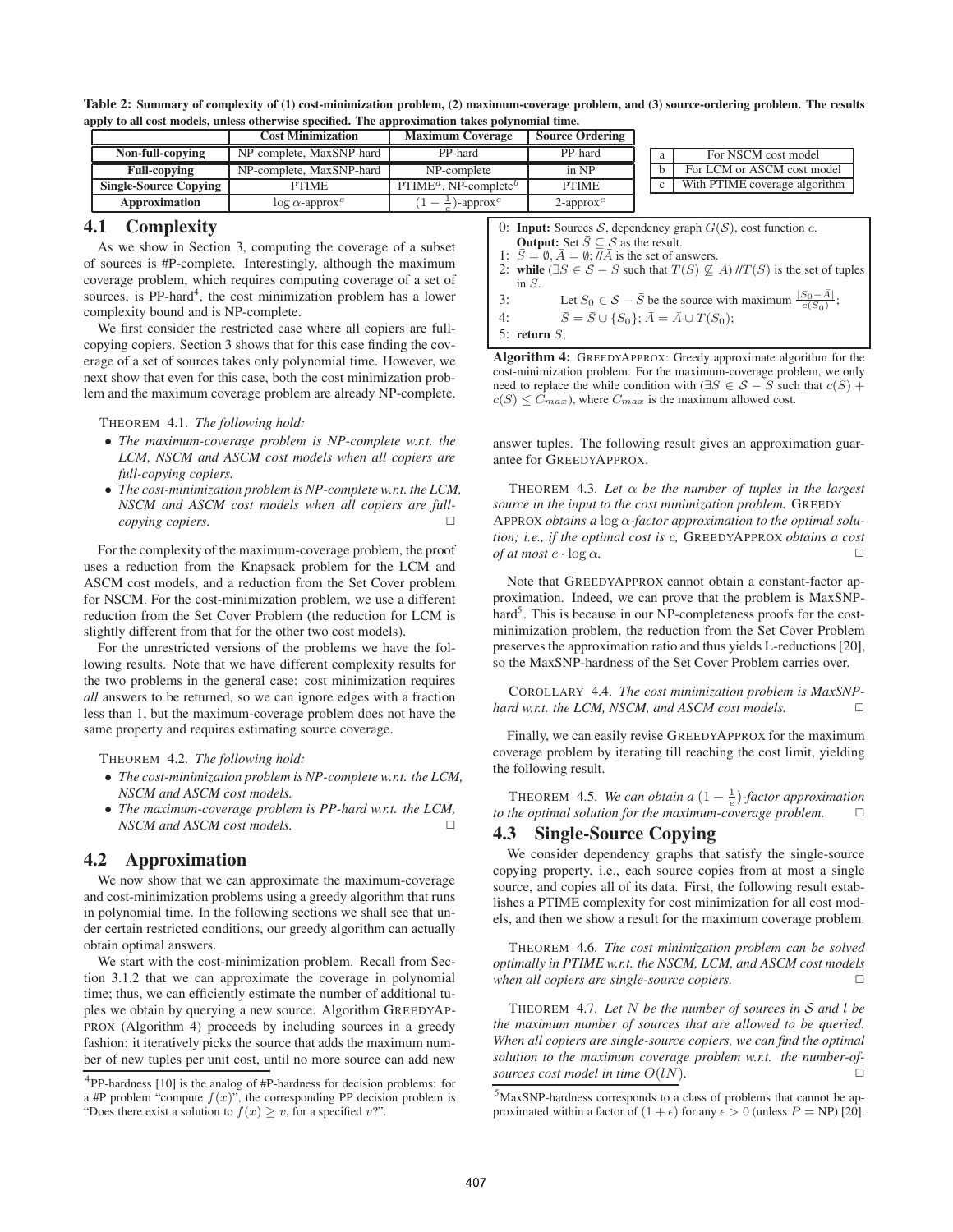

**Figure 3: Example 4.8: (a) input dependency graph; (b)-(c) new answer tuples a source can introduce after selecting each node.**

The full proof by induction is based on a greedy algorithm (Algorithm 5) presented in the appendix. In our proof, we consider  $\mathcal{T}_k$ , the optimal set of k sources, and S, the best source that can be added to  $T_k$ . We arrive at a contradiction supposing the optimal set of  $k + 1$  sources is obtained by adding some source S' to a set  $T'$ of k sources, where  $T' \neq T_k$ .

Next we illustrate the greedy algorithm using an example. The example also shows that the same algorithm is not guaranteed to obtain the optimal solution with respect to other cost models.

EXAMPLE 4.8. *Consider a set of data sources with the dependency graph in Fig.3(a) and assume we can query at most two sources. Fig.3(b) shows the number of answer tuples each source can introduce initially and so we select* S4*. Fig.3(c) shows the answer tuples each source can introduce after selecting* S4*; accordingly, we select*  $S_7$  *and obtain the answer set*  $\{S_4, S_7\}$ *.* 

*Note that if we consider the linear cost model and a maximum allowed cost 35, the optimal answer is*  $\{S_5, S_6\}$ *, but the greedy algorithm incorrectly chooses*  $\{S_4\}$ .

In fact, the maximum coverage problem remains NP-complete for the LCM and ASCM cost models. The NP-hardness proof follows from the fact that the reduction from 0-1 Knapsack used for Theorem 4.1 only involves single-source copiers. Further, since single-source copying is a special case of full-copying, the problem remains in NP.

COROLLARY 4.9. *The maximum coverage problem is NP-complete w.r.t. the LCM and ASCM cost models when all copiers are singlesource copiers.* ✷

# **5. THE SOURCE ORDERING PROBLEM**

Ordering the sources optimally is the key challenge for an online query answering system over dependent sources. Our goal is to order the sources in a way that returns answers as quickly as possible. Recall from Section 2 that we are trying to maximize the area under the curve that plots the cumulative number of answers returned with time, and that given a permutation of the sources Π, we denote the area under the curve by  $A(\Pi)$ . The following theorem establishes some basic complexity results for the coverage problem.

THEOREM 5.1. *The following hold: (1) The decision version of the source-ordering problem is PP-hard in the number of sources. (2) Assuming finding the coverage takes polynomial time, then the decision version of the source-ordering problem is in NP. (3) The source ordering problem can be solved optimally in PTIME when all copiers are single-source copiers.* □

The PP-hardness of the source ordering problem follows from the hardness of the coverage problem (Theorem 3.4). When coverage takes polynomial time, e.g., with full-copying, the source ordering problem is easily seen to be in NP: given a solution, we simply evaluate the total coverage in sequence and compute the area under the curve. However, the exact complexity class under full-copying remains an open problem.

The main result of this section is a *factor-2 approximation* algorithm for the source ordering problem. That is, if we denote the optimal permutation by  $\Pi_{opt}$  and the permutation computed by our algorithm by  $\Pi$ , then  $A(\Pi) \geq A(\Pi_{opt})/2$ . In the rest of the section, we first show that an optimal permutation must have a *monotonicity* property. We then show that although monotonicity does not guarantee an optimal solution, it ensures a 2-approximation. Finally, we give a greedy algorithm that returns a monotonic permutation; in case we can compute coverage of a set of sources in polynomial time, our greedy algorithm can generate a 2-approximation in polynomial time. Note that results in this section apply to all cost models. We next start with the formal definition of the monotonicity property, which uses notion Incr: for a set  $S = \{S_1, \ldots, S_l\}$  of data sources and a permutation  $\Pi$  over  $\{1, \ldots, l\}$ ,

$$
Incr(1) = \langle \{S_{\Pi(1)}\} \rangle;
$$
  
\n
$$
Incr(i) = \langle \cup_{j=1}^{i} \{S_{\Pi(j)}\} \rangle - \langle \cup_{j=1}^{i-1} \{S_{\Pi(j)}\} \rangle.
$$

DEFINITION 5.2 (MONOTONIC PERMUTATION). Let  $S =$  $\{S_1, \ldots, S_l\}$  *be a set of data sources and*  $G(S)$  *be its dependency graph. A permutation* Π *over* {1, . . . , l} *is said to be* monotonic *if for each*  $i \in [1, l]$ *, we have*  $\frac{Incr(i)}{c(S_{\Pi(i)})} \geq \frac{Incr(i+1)}{c(S_{\Pi(i+1)})}$ *.*  $\Box$ 

Intuitively, the monotonicity property says that the rate of increase of answer tuples as we query more sources decreases monotonically. Not surprisingly, we can show that the optimal permutation for source ordering must be monotonic.

LEMMA 5.3. *Given a set of sources*  $S = \{S_1, \ldots, S_l\}$  *and a dependency graph*  $G(S)$ *. If*  $\Pi_{opt}$  *is an optimal permutation to the source-ordering problem,* Π<sub>*opt</sub> is monotonic.*</sub>

Whereas monotonicity is a necessary condition for optimality, the following lemma shows that it is not sufficient.

LEMMA 5.4. *There exists a set of data sources*  $S = \{S_1, \ldots, S_l\}$ *, a dependency graph* G(S)*, and a monotonic permutation* Π *of*  $\{1,\ldots,l\}$ , such that  $\Pi$  *is not an optimal permutation to the sourceordering problem.* ✷

Next we prove the main result of this section: any monotonic permutation is at most a factor of two off from any other (and in particular, the optimal) permutation.

THEOREM 5.5. Let  $S = \{S_1, \ldots, S_l\}$  be a set of data sources *and*  $G(S)$  *be a dependency graph of* S. Let  $\Pi_{opt}$  *be the optimal permutation to the source ordering problem and* Π *be a monotonic permutation of*  $\{1, \ldots, l\}$ *. Then,*  $A(\Pi) \geq \frac{A(\Pi_{opt})}{2}$ *.* ✷

According to Theorem 5.5, we can design a 2-approximation algorithm to the source ordering problem by greedily picking the next source whose ratio of incremental return versus cost is maximal. Note that this algorithm does not necessarily generate the optimal solution (Lemma 5.4). In cases where we can solve the coverage problem in polynomial time, we can find the 2-approximation solution in polynomial time.

THEOREM 5.6. *Let* N *be the number of sources in* S *and* E *be the number of edges in the input full-copying DAG* G(S)*. We can find a 2-approximation solution to the source ordering problem in time*  $O(EN^2)$ . )*.* ✷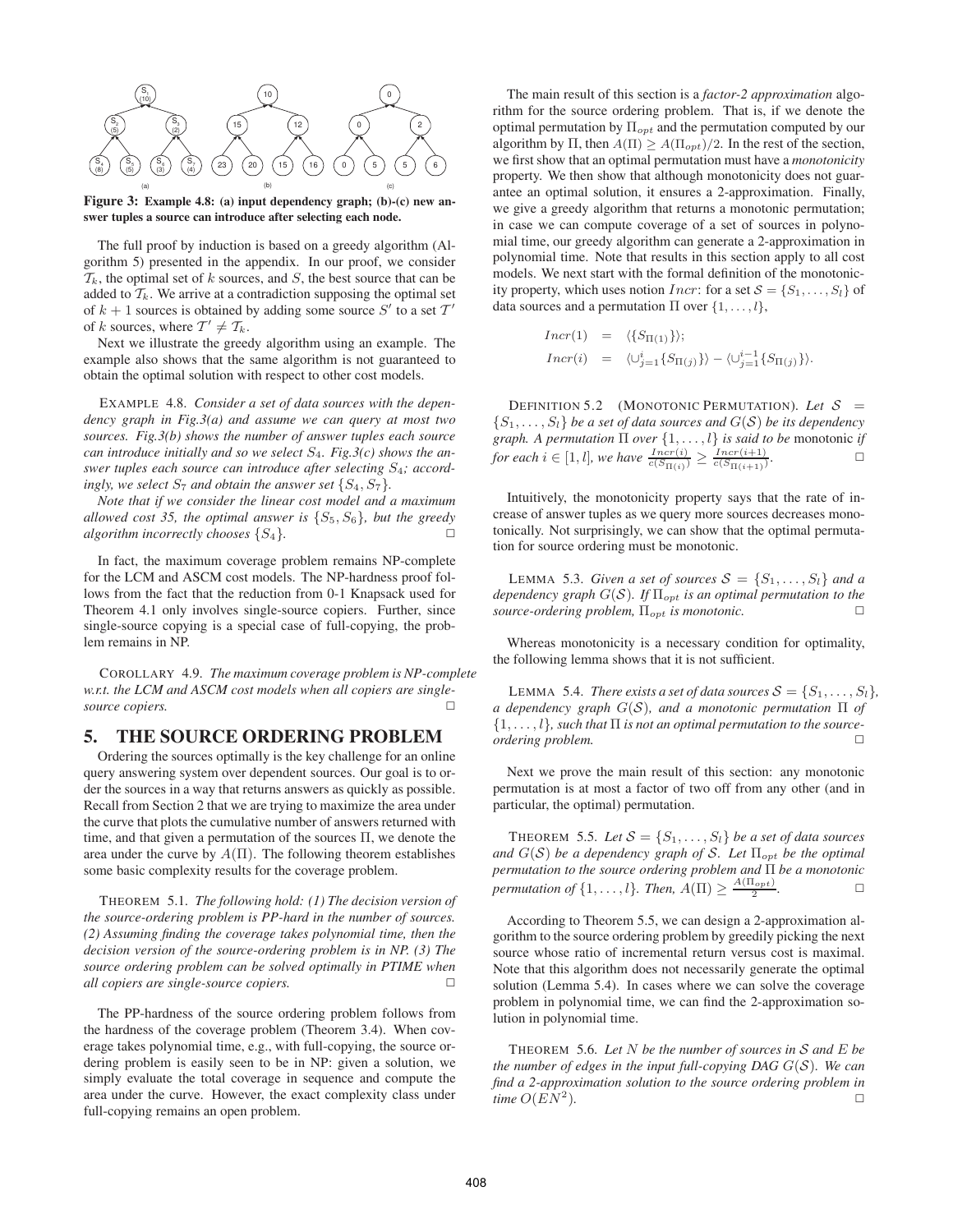# **6. MORE COMPLEX QUERIES**

Until now we considered answering the identity query over our data sources. We now show how our results are used for queries with selection, which are the most common in practice. We also comment on projection and join queries.

**Selection queries:** A typical query over a large collection of sources is specified by a selection predicate (typically by selecting values in forms). We now show how to extend our results to queries that involve equality and comparison predicates. We denote the set of predicates by P.

We assume that for each data source  $S_i$ , we can estimate the selectivity  $s_i^{\mathcal{P}}$  of  $\mathcal{P}$  for  $S_i$ , i.e., the fraction of  $n(S_i)$  tuples independently provided by  $S_i$  that satisfy  $P$ . We can use traditional estimation techniques for this purpose. When we assume equal probability of a source tuple being copied, the fraction of data copied from source  $S_i$  should have the same selectivity as  $S_i$  w.r.t.  $\mathcal{P}$ . When we know the exact selection condition for copying, we only consider the copied data that satisfy predicates P.

Given any input  $\mathcal I$  including a selection query with predicate  $\mathcal P$ , we can transform the problem to an input  $\mathcal{I}'$  including an identity query, such that solving any of the four problems we consider gives the same solution on  $\mathcal I$  and  $\mathcal I'$ . In particular, given a selection query  $Q$  with predicate  $P$ , a set of sources  $S$ , and a dependency graph  $G(S) = (V, E)$ , we construct  $G^p(S)$  as follows: (1)  $(V^p, E^p) =$  $(V, E)$ , (2)  $n^{\mathcal{P}}(S_i) = s_i^{\mathcal{P}} * n(S_i)$ , (3) if annotation  $R_{ij}$  is a fraction,  $R_{i,j}^{\mathcal{P}} = R_{i,j}$ ; if  $R_{ij}$  is a selection condition,  $R_{i,j}^{\mathcal{P}} = R_{i,j} \wedge \mathcal{P}$ . We then have the following result.

THEOREM 6.1. *Any of the coverage problem, cost minimization problem, maximum coverage problem, and the source ordering problem gives the same solution for (a)*  $G(S)$  *w.r.t.*  $Q$ *, and (b)*  $G^{\mathcal{P}}(\mathcal{S})$  w.r.t. the identity query.

**Projection queries:** The main challenge introduced by projections is duplicate elimination. When we project onto a subset of attributes, the number or fraction of tuples that merge to the same tuple value may be different for different sources. In the general case, estimating the size of projection results requires accessing most of the data in each source [5]. If we assume that data provided independently by different sources have the same fraction for any projection, and assume random copying (so in expectation the fraction of copied tuples remaining after a projection is the same for all data sources), we can directly apply the results from this paper.

**Join queries:** It is easy to extend our dependency model for cases in which sources contain multiple tables, each with different copying sources and patterns. Under the random-copying assumption, our results extend to join queries in a rather straightforward fashion. However, when we use selection queries to model the copying pattern, we need to consider how to estimate the join selectivities. We leave that to future work.

# **7. CONCLUSIONS AND RELATED WORK**

We considered the problem of answering queries over large collection of possibly overlapping data sources. Although we showed that many problems are intractable in general, we proposed greedy or randomized approximation algorithms that ran in polynomial time and have provable quality guarantees. In addition, we identified practical restricted classes of dependencies that yield polynomialtime optimal solutions. Together, these results provide a foundation on which to build such an integration system. One interesting direction for future work is the case in which the data itself is uncertain, and therefore seeing the data from multiple independent sources can affect our belief in the answer.

Previous work [7, 8, 18, 25] developed algorithms for detecting when a data source can be ignored in answering a query. Yet other work [9] studied the use of probabilities to model source coverage and overlap for data integration. These works are all based on coverage of sources and did not consider dependence between sources.

Several authors have discussed mechanisms that result in dependencies between sources on the Web. Leskovec et al. [17] study influences in web-data, such as how blog linkage structures evolve, and [2] provides a formalism for creating web documents by copying portions of data from other documents. Our work is a first step to integrating web data with such dependencies. Of course, a large body of recent work (see [4] for a tutorial) studies the orthogonal issue of tracking data provenance.

- 8. REFERENCES<br><sup>[1]</sup> R. Alonso, D. Barbara, H. G-Molina, and S. Abad. Quasicopies: Efficient data sharing for information retrieval systems. In *EDBT*, 1988.
- [2] P. Atzeni and G. Mecca. Cut & paste. In *Proc. of ACM PODS*, 1997.
- [3] L. Berti-Equille, A. Das Sarma, X. Dong, A. Marian, and D. Srivastava. Sailing the information ocean with awareness of currents: Discovery and application of source dependence. In *Proc. of CIDR*, 2009.
- [4] P. Buneman and W. Tan. Provenance in databases. In *Proc. of ACM SIGMOD*, 2007.
- [5] S. Chaudhuri, R. Motwani, and V. Narasayya. Random sampling for histogram construction: how much is enough? In *Proc. of ACM SIGMOD*, 1998.
- [6] X. L. Dong, L. Berti-Equille, Y. Hu, and D. Srivastava. Global detection of complex copying relationships between sources. In *PVLDB*, 2010.
- [7] O. Duschka. Query optimization using local completeness. In *Proc. of AAAI*, 1997.
- [8] O. Etzioni, K. Golden, and D. Weld. Tractable closed world reasoning with updates. In *Proc. of the Conference on Principles of Knowledge Representation and Reasoning*, 1994.
- [9] D. Florescu, D. Koller, and A. Y. Levy. Using probabilistic information in data integration. In *Proc. of VLDB*, 1997.
- [10] J. Gill. Computational complexity of probabilistic turing machines. *SIAM Journal on Computing*, 6(4), 1977.
- [11] L. Haas. The theory and practice of information integration. In *Proc. of ICDT*, 2007.
- [12] A. Y. Halevy, N. Ashish, D. Bitton, M. J. Carey, D. Draper, J. Pollock, A. Rosenthal, and V. Sikka. Enterprise information integration: successes, challenges and controversies. In *Proc. of ACM SIGMOD*, 2005.
- [13] A. Y. Halevy, A. Rajaraman, and J. J. Ordille. Data integration: The teenage years. In *Proc. of VLDB*, 2006.
- [14] D. S. Hochbaum and A. Pathria. Analysis of the greedy approach in problems of maximum k-coverage. *Manuscript*, 1994.
- [15] W. Hoeffding. Probability inequalities for sums of bounded random variables. In *J. of the American Statistical Association*, 1963.
- [16] S. Khuller, A. Moss, and J. Naor. The budgeted maximum coverage problem. *Inf. Process. Lett.*, 70(1), 1999.
- [17] J. Leskovec, M. McGlohon, C. Faloutsos, N. Glance, and M. Hurst. Cascading behavior in large blog graphs. In *SDM*, 2007.
- [18] A. Y. Levy. Obtaining complete answers from incomplete databases. In *Proc. of VLDB*, 1996.
- [19] C. Olston and J. Widom. Offering a precision-performance tradeoff for aggregation queries over replicated data. In *Proc. of VLDB*, 2000.
- [20] C. Papadimitriou and M. Yannakakis. Optimization, approximation, and complexity classes. *JCSS*, 43, 1991.
- [21] J. S. Provan and M. O. Ball. The complexity of counting cuts and of computing the probability that a graph is connected. *SIAM J. of Computing*, 12, 1983.
- [22] E. Rahm and P. A. Bernstein. A survey of approaches to automatic schema matching. *VLDB Journal*, 10(4):334–350, 2001.
- [23] L. G. Valiant. The complexity of computing the permanent. *TCS*, 8(2), 1979.
- [24] V. V. Vazirani. *Approximation Algorithms*. Springer-Verlag, 2001.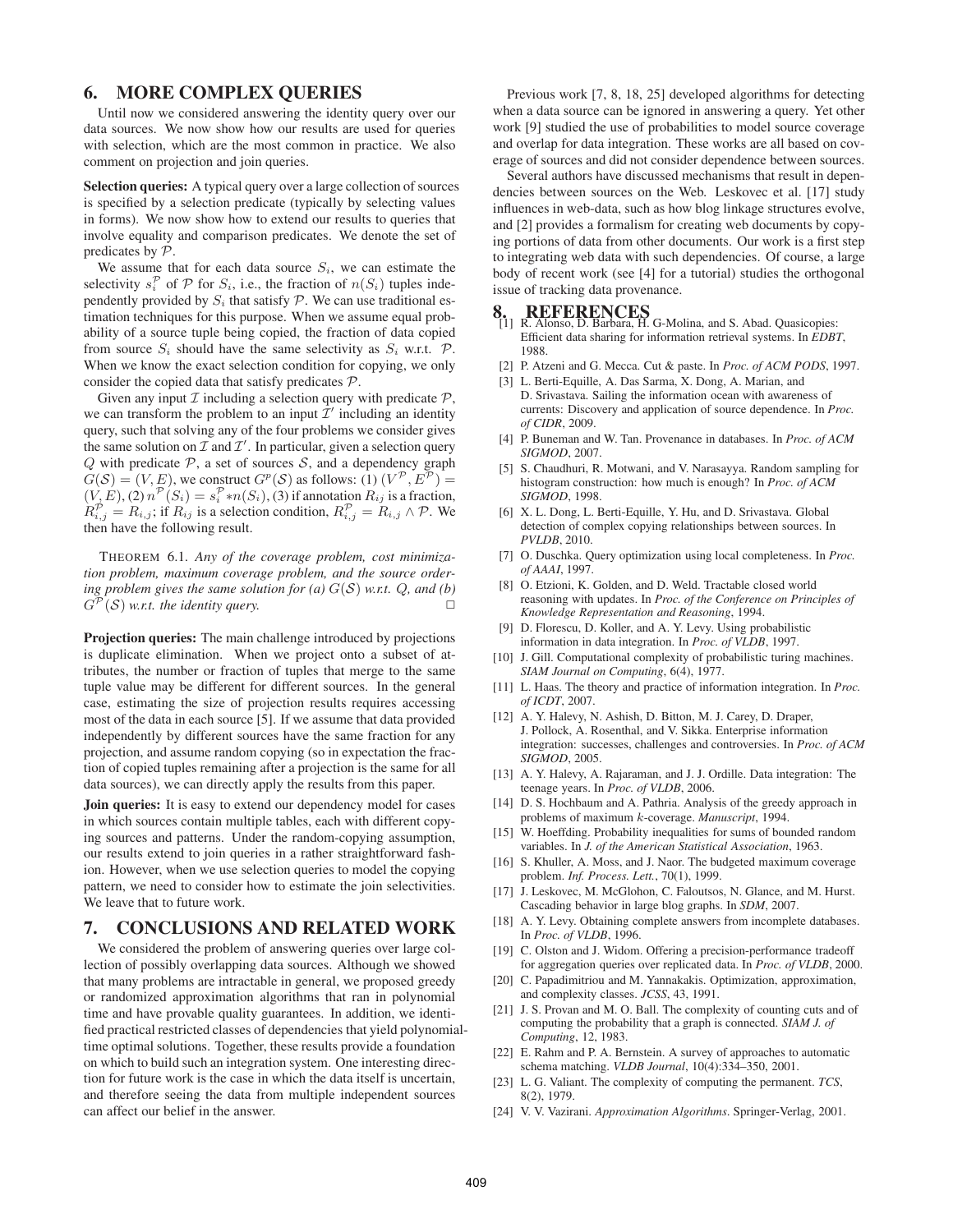[25] Z., S. Kambhampati, and U. Nambiar. Effectively mining and using coverage and overlap statistics for data integration. *TKDE*, 17, 2005.

# **APPENDIX**

# **A. PROOFS**

**Proof of Lemma 3.2:** The probability that a random tuple  $t \in S_0$ appears in  $S_f$  is given by  $Pr(t \in S_f | t \in S_0) = \frac{|S_f|}{|S_0|}$ . Now consider tuple t in  $S_0$ . The tuple t can appear in  $S_f$  through one of the paths from  $S_0$  to  $S_f$ . The combined probability of these paths is given by the probability of  $\mathcal{F}$ .

**Proof of Lemma 3.3:** We prove the theorem with a reduction from the following #P-complete problem of counting the number of satisfying assignments in a bipartite monotone 2-DNF formula [21]:

Given sets  $X = \{x_1, ..., x_{n_1}\}$  and  $Y = \{y_1, ..., y_{n_2}\}$ of boolean variables, and conjuncts  $C_1, \ldots, C_m$  where each  $C_i$  is of the form  $(x_j \wedge y_k)$ , count the number of satisfying assignments for  $\mathcal{F} = (C_1 \vee C_2 \vee \ldots \vee C_m).$ 

Given the input to the above problem, we construct an input to the coverage problem whose solution gives an answer to the above problem. Let the set of sources be  $S =$  $\{S^0, S_1^1, \ldots, S_{n_1}^1, S_1^2, \ldots, S_{n_2}^2, S^3\}$ . Let the only source that adds new tuples be  $S^0$ , and the dependencies between the sources be as follows. Each  $S_j^1$  copies from  $S^0$ , and  $S^3$  copies from each  $S_k^2$ , and all these edges have fraction  $f = 0.5$ . Additionally, for each clause  $C_i = (x_j \wedge y_k)$ , add an edge from  $S_k^2$  to  $S_j^1$ , i.e.,  $S_k^2$  copies from  $S_j^1$ , with corresponding fraction  $f = 1.0$ . We are now interested in computing coverage of the set containing the single source  $\{S^3\}$ .

Intuitively, each  $S_j^1$  corresponds to variable  $x_j$ ,  $S_k^2$  corresponds to variable  $y_k$ , and the source  $S^3$  may obtain tuples of  $S^0$  only through one of the "paths" corresponding to the clauses. Therefore, using Lemma 3.2, the coverage of the set  $\{S^3\}$  is given by the probability  $Pr$  of  $\mathcal F$  in the input problem, where all variables in  $X$ and  $Y$  are independent of one another and have a probability of  $0.5$ each. Since each variable has a probability of 0.5, the number of satisfying assignments N and the probability  $Pr$  of  $\mathcal F$  are related by  $N = Pr * 2^{n_1+n_2}$ . □<br>.

**Proof of Theorem 3.4:** Since the limited-coverage problem is #Phard, the general version of the coverage problem is also #P-hard. The general version of the coverage problem can be solved using a polynomial number of limited coverage problems (see Algorithm 2). If any of the limited-coverage problems gives a nonzero coverage, the general coverage problem has non-zero coverage. Therefore, we establish the #P-completeness from the fact that the limited-coverage problem is in #P: the computation of the probability of  $\mathcal F$  is in #P.

**Proof of Theorem 3.5:** Let  $X_i \in \{0, 1\}$  be the random variable that is 0 if the  $i^{th}$  iteration falsifies  $\mathcal F$  and 1 if it satisfies  $\mathcal F$ . We have that expected value  $\mathcal{E}(X_i) = \Pr(\mathcal{F})$ . Hence, using Hoeffding's inequality [15], which is a special case of Chernoff's bound, we have

$$
\Pr(|\Pr(\mathcal{F}) - \frac{C_L}{L}| \ge \epsilon) \le e^{-2L\epsilon^2}
$$

Our result follows by bounding the right-side by  $\delta$ .

**Proof of Theorem 3.6:** Clearly,  $\left| \cup_{S_i \in \mathcal{S}} S_i \right| = \sum_{S_i \in \mathcal{S}} n(S_i) = D.$ Furthermore, the number of tuples from any source  $S_i$  present in  $\bigcup_{S_i \in T} S_i$  is given by  $N_i$ , where  $N_i = 0$  if  $n(S_i) = 0$  or if  $S_i$ does not have any descendant in T. Therefore, we have  $\langle T \rangle$  =  $|\bigcup_{S_i \in \mathcal{T}} S_i| = \sum_i N_i$ , and hence coverage given by  $\frac{\sum_i N_i}{D}$ .

Algorithm COVERAGE invokes LIMITEDCOVERAGE at most once for each data source, and thus also takes polynomial time in the number of sources.

**Proof of Corollary 3.10:** We create at most  $(2bE + 1)^k$  fullcopying DAGs: each attribute has at most  $bE$  end points and so at most  $2bE + 1$  value ranges, and we consider all combinations of ranges for the  $k$  attributes. For each full-copying DAG the coverage problem can be solved in time  $O(N + E)$  (Theorem 3.7).

**Proof of Corollary 3.11:** If we know that distinct attributes are independent of each other, then the complexity is significantly reduced, and we can show the following result. In particular, if all attributes are independent of one another, the dependence on k also becomes polynomial: Instead of considering  $P = \prod_{i=1}^{k} (2l_i + 1)$  dependency graphs, we now only need to consider  $S = \sum_{i=1}^{k} (2l_i + 1)$  dependency graphs, corresponding to the ranges of values for each attribute independently, as described below.

- 1. Suppose we have predicates on k attributes  $A_1, \ldots, A_k$ .
- 2. For every attribute  $A_i$  appearing in any selection query, collect and order all the constants  $\{a_{i_1}, \ldots, a_{i_{l_i}}\}$  that appear in the predicates  $A$  op  $a$ , at any edge. Suppose (without loss of generality)  $\forall q, a_{i_q} < a_{i_{q+1}}$
- 3. Define  $s_i^q$  to be the selectivity of the  $q^{th}$  range for A on a
- particular source  $S_0$ .<br>4. Create  $S = \sum_{i=1}^{k} (2l_i + 1)$  dependency graphs,  $G_1, \ldots, G_S$ , with all edge fractions being 0 or 1 as follows. Consider a graph for one range, say  $a_{i_{q-1}} \leq A < a_{i_q}$ . For every edge disregard all predicates on attributes other than A. Associate a fraction of 0 if a predicate on A falsifies the condition above, otherwise associate a fraction of 1.
- 5. Determine the coverage  $c_i^q$  of the graph based on the selectivities  $s_i^q$ 's for each source in the graph: Source is assumed to have  $s_i^q$  tuples, and similarly all other sources are assumed to have number of tuples given by their selectivities. Determine  $c_i^q$  for the full-copying graph based on Section 3.1.3.
- $\epsilon_i$  for the fun-copying graph based on section 5.1.5.<br>6. The combined coverage is given by the following expression

$$
C=\sum_{q_1=1..(l_1+1),...,\bar{q}_k=1..(l_k+1)}\prod_{i=1..k}c_i^{q_i}
$$

Intuitively, we separately compute the coverage for each possible range of values for each attribute. The coverage for each combination of values is then given by their product because attributes are independent of each other.  $\Box$ 

EXAMPLE A.1. *In Figure 2(d), assume*  $A \leq 2$  *had selectivity of* 0.3*, and*  $B \le 2$  *had selectivity of* 0.4*, then selectivity of*  $A \le$ 2 ∧ B ≤ 2 *is* 0.3 · 0.4 = 0.12*. Hence if the coverage of the dependency graph corresponding to*  $A \leq 2$  *and*  $B \leq 2$  *is* 1*, then the total fraction of tuples with*  $A \leq 2 \land B \leq 2$  *in the final source is also be* 1*, and its contribution to the coverage would be*  $0.12$ *.*  $\Box$ 

**Proof of Theorem 3.12:** The #P-completeness directly follows from Theorem 3.4: the #P-hardness reduction carries over, and once again coverage computation is in #P since we only need to solve multiple fraction-copying coverage problems as in Algorithm SELECTCOPYINGCOVERAGE: If at least one of the subproblems has coverage  $> 0$ , the overall problem has coverage  $> 0$ . For the  $(\epsilon, \delta)$  approximation, the time complexity follows from Theorem 3.5, Theorem 3.10, and Corollary 3.11: The algorithm corresponding to Theorem 3.5 is either applied on  $O((bE)^k)$  graphs (similar to the proof for Theorem 3.10) in general and  $O(bkE)$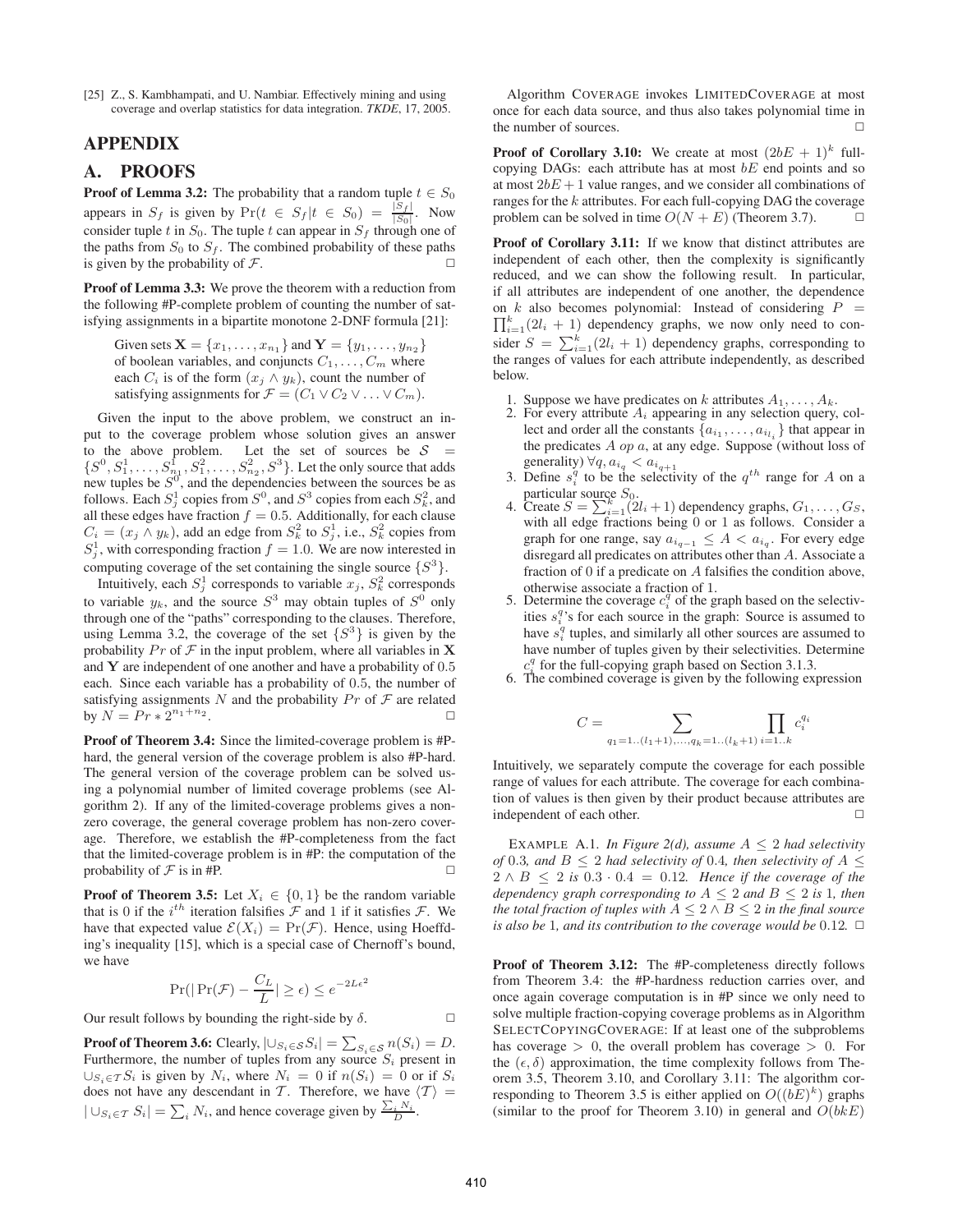graphs (similar to Corollary 3.11) when attributes are independent of each other.

# **Proof of Theorem 4.1:**

**First bullet:** We first prove hardness of the problem. NPhardness w.r.t. the LCM model can be proved by a reduction from the NP-hard 0-1 Knapsack problem. Given a maximum weight W, a set of n items each with value  $\{v_1, \ldots, v_n\}$  and weight  $\{w_1, \ldots, w_n\}$ , the 0-1 knapsack problem looks for a subset of items whose total weight does not exceed W and maximizes the total value. Given a 0-1 Knapsack problem where  $w_i = v_i$  for each  $i \in [0, n]$ , we can construct an equivalent MCP as follows. For each item i, create a source  $S_i$  with  $v_i$  independent tuples (and hence cost  $v_i$ ). There is no dependency between the sources. Set  $C_{max}$  in the MCP to W. We can easily prove the correspondence of the optimal solution of the 0-1 Knapsack problem and the solution of the maximum coverage problem.

NP-hardness w.r.t. the ASCM model can be proved by a similar reduction.

We next prove NP-hardness w.r.t. the NSCM model by a reduction from the NP-hard Set Cover problem. Given a universe  $U =$  $\{1,\ldots,m\}$ , subsets of U,  $\{\bar{s}_1,\ldots,\bar{s}_n\}$ , such that  $\bigcup_{i=1}^n \bar{s}_i = U$ , the Set Cover problem decides if there is a set cover of size  $k$ . We construct an input to the MCP as follows. Construct  $m$  independent sources  $S_1, \ldots, S_m$  where each  $S_i, i \in [1, m]$ , has a single tuple i. Then, for each subset  $\bar{s}_j, j \in [1, n]$  in the set cover problem, construct a source  $S'_j$  in the MCP where  $S'_j$  copies all data from the sources corresponding to all elements of  $\bar{s}_j$  and does not add any new tuples. We can prove that there is a set cover of size  $k$  if and only if with cost  $k$  the MCP has a solution that returns all independently added source tuples (this can be decided in polynomial time when all copyings are full-copying).

**In NP:** We next show that the decision version of the MCP is NP-complete. Given a target maximum coverage  $C$ , suppose a subset T of sources gives coverage  $\geq$  C. Because all sources are full-copying, we can get the coverage of  $T$  in polynomial time. Additionally, the size of each source (i.e., coverage of that single source) can also be obtained in polynomial time. Hence, for each of the cost models, we can polynomially give a solution exceeding some maximum coverage  $C$ .

**Second bullet:** NP-hardness of the problem w.r.t. the NSCM and ASCM models can be proved by a similar reduction from the Set Cover Problem as in the proof of Theorem 4.1.

The hardness w.r.t. the LCM model is also through a reduction from the Set Cover Problem, but constructed differently. We assume an input to the Set Cover Problem, where for each element i of  $U$ , there is a singleton set containing only  $i$ . (The problem still remains NP-hard.)

We next construct an input to CMP as follows. Construct  $S$  containing  $(m+n+1)$  sources  $\{S_M, S_1, \ldots, S_m, S'_1, \ldots, S'_n\}$ , and the following dependency DAG  $G(S)$ .  $S_M$  is the root of  $G(S)$  and containing  $M > m^2$ , tuples. For each  $i \in [1, m]$ , there is an edge  $S_i \rightarrow S_M$  with fraction 1 and  $n(S_i) = 1$  (i.e.,  $S_i$  adds a single new tuple *i* that is not present in  $S_M$ ). For each  $j \in [1, n]$ ,  $S'_j$  copies all data from the sources corresponding to all the elements of set  $\bar{s}_i$ (so the edge has fraction 1) and has  $n(S'_j) = 0$ .

The solution of the above CMP has cost  $k$  if and only if there is a set cover of size k:

1. **"if":** If there is a set cover of size k, pick the corresponding set T of sources from  $\{S'_1, \ldots, S'_j\}$ . Clearly T returns all answer tuples. Further, the total cost of query answering  $c(\mathcal{T}) \leq k * (M + m)$ , since each  $S'_{j}$  has the M tuples from  $S_M$  and at most m other tuples. Now consider any other solution T' containing at least  $k+1$  sources;  $c(T') \ge (k+1) * M$ . Since  $M > m^2$  and  $k \leq m$ , we have  $c(T') > c(T)$ .

2. **"only if":** Consider an optimal solution  $T$  for the CMP containing k sources. If there is any  $S_i \in \mathcal{T}$ , we can replace it with  $S'_j$  where  $\bar{s}_j$  is the singleton set containing i and the resulting set  $T'$  is still optimal. The set of the k sets corresponding to the sources in  $T'$  is a set cover for U.

The proof that the decision version of CMP is NP-complete follows as in the case of MCP above: For any solution we can evaluate the total cost and compute the coverage in polynomial time, since the sources are full-copying.

**Proof of Theorem 4.2:** Cost minimization requires *all* tuples to be covered and no edge with fraction less than 1 (or select condition other than *true*) can guarantee all tuples in the derived relation; thus, the problem can be solved by first removing all such dependency edges and then solving the problem on the resulting full-copying dependency graph. On the other hand, the maximumcoverage problem does not have the same property and thus requires estimating coverage of a set of nodes, resulting in PPhardness: PP-hardness follows from the #P-hardness of the coverage problem (Theorem 3.4).  $\Box$ 

**Proofs of Theorem 4.3 and Theorem 4.5:** We have the following direct L-reduction from the cost minimization problem to the weighted set cover problem: The set of all tuples corresponds to the universal set  $U$ , and each source  $S_i$  corresponds to a subset  $s_i \subseteq U$ , where  $s_i$  contains the elements corresponding to the tuples in  $S_i$ . The weight of  $s_i$  is the cost of  $S_i$ . GREEDYAPPROX mimics the greedy algorithm for weighted set cover that yields an approximation ratio of  $log \alpha$  [24].

We can easily revise the GREEDYAPPROX algorithm for the maximum coverage problem (MCP): the only difference is that we iterate until reaching the cost limit. We call this the GREEDYAP-PROXMCP, which obtains a  $(1 - \frac{1}{e})$ -approximation for the numberof-sources cost model. The  $(1 - \frac{1}{e})$ -approximation is based on reducing MCP to the k-Coverage problem [14]. Further, we can adapt the approximation ratio for all cost models using a an approximation algorithm for the Budgeted Maximum Coverage Problem proposed in [16]; BMCP is a generalization of the set cover problem with weights on elements and sets.  $\Box$ 

**Proof of Corollary 4.4:** Note that our reductions from set cover in the proof of Theorem 4.1 give L-reductions. A  $\rho$ -approximation to the reduced CMP problem gives a  $\rho$ -approximation to the original set cover problem.

**Proof of Theorem 4.6:** A simple algorithm yields an optimal solution for all cost models. Note that under single-source copying, the dependency graph is a tree. (1) We first find all "special nodes" in the tree: A node is special if it adds at least one tuple independently, and no descendent node adds any tuple independently. Note, clearly, that no two special nodes are ancestor/descendants of each other. Further, any solution to CMP must include at least one node from the subtree rooted at each special node. (2) For the NSCM and LCM cost models, we simply return all special nodes as the solution to CMP. For the ASCM cost model, from each subtree rooted at each special node, we pick the source that has least cost. The set of selected nodes gives an optimal solution to CMP.

The following proposition establishes several properties of the restricted case on which we base Algorithm 5, used in the proof of Theorem 4.7.

PROPOSITION A.2. *Let S be a set of sources with dependency graph* G(S)*, where all copiers are single-source copiers. The graph* G(S) *has the following properties.*